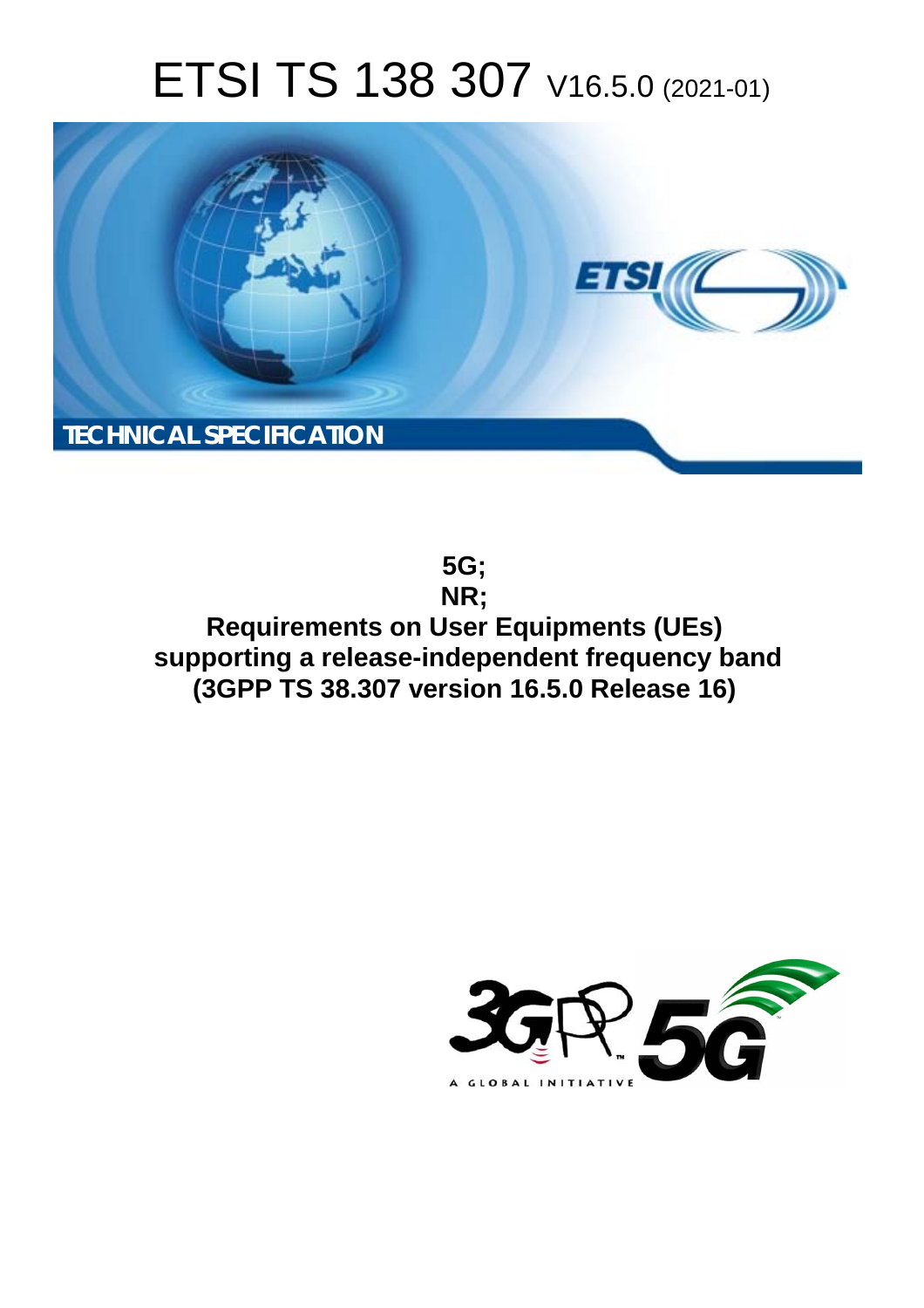Reference RTS/TSGR-0438307vg50

Keywords

5G

#### *ETSI*

#### 650 Route des Lucioles F-06921 Sophia Antipolis Cedex - FRANCE

Tel.: +33 4 92 94 42 00 Fax: +33 4 93 65 47 16

Siret N° 348 623 562 00017 - NAF 742 C Association à but non lucratif enregistrée à la Sous-Préfecture de Grasse (06) N° 7803/88

#### *Important notice*

The present document can be downloaded from: <http://www.etsi.org/standards-search>

The present document may be made available in electronic versions and/or in print. The content of any electronic and/or print versions of the present document shall not be modified without the prior written authorization of ETSI. In case of any existing or perceived difference in contents between such versions and/or in print, the prevailing version of an ETSI deliverable is the one made publicly available in PDF format at [www.etsi.org/deliver](http://www.etsi.org/deliver).

Users of the present document should be aware that the document may be subject to revision or change of status. Information on the current status of this and other ETSI documents is available at <https://portal.etsi.org/TB/ETSIDeliverableStatus.aspx>

If you find errors in the present document, please send your comment to one of the following services: <https://portal.etsi.org/People/CommiteeSupportStaff.aspx>

#### *Copyright Notification*

No part may be reproduced or utilized in any form or by any means, electronic or mechanical, including photocopying and microfilm except as authorized by written permission of ETSI. The content of the PDF version shall not be modified without the written authorization of ETSI. The copyright and the foregoing restriction extend to reproduction in all media.

> © ETSI 2021. All rights reserved.

**DECT™**, **PLUGTESTS™**, **UMTS™** and the ETSI logo are trademarks of ETSI registered for the benefit of its Members. **3GPP™** and **LTE™** are trademarks of ETSI registered for the benefit of its Members and of the 3GPP Organizational Partners. **oneM2M™** logo is a trademark of ETSI registered for the benefit of its Members and of the oneM2M Partners. **GSM®** and the GSM logo are trademarks registered and owned by the GSM Association.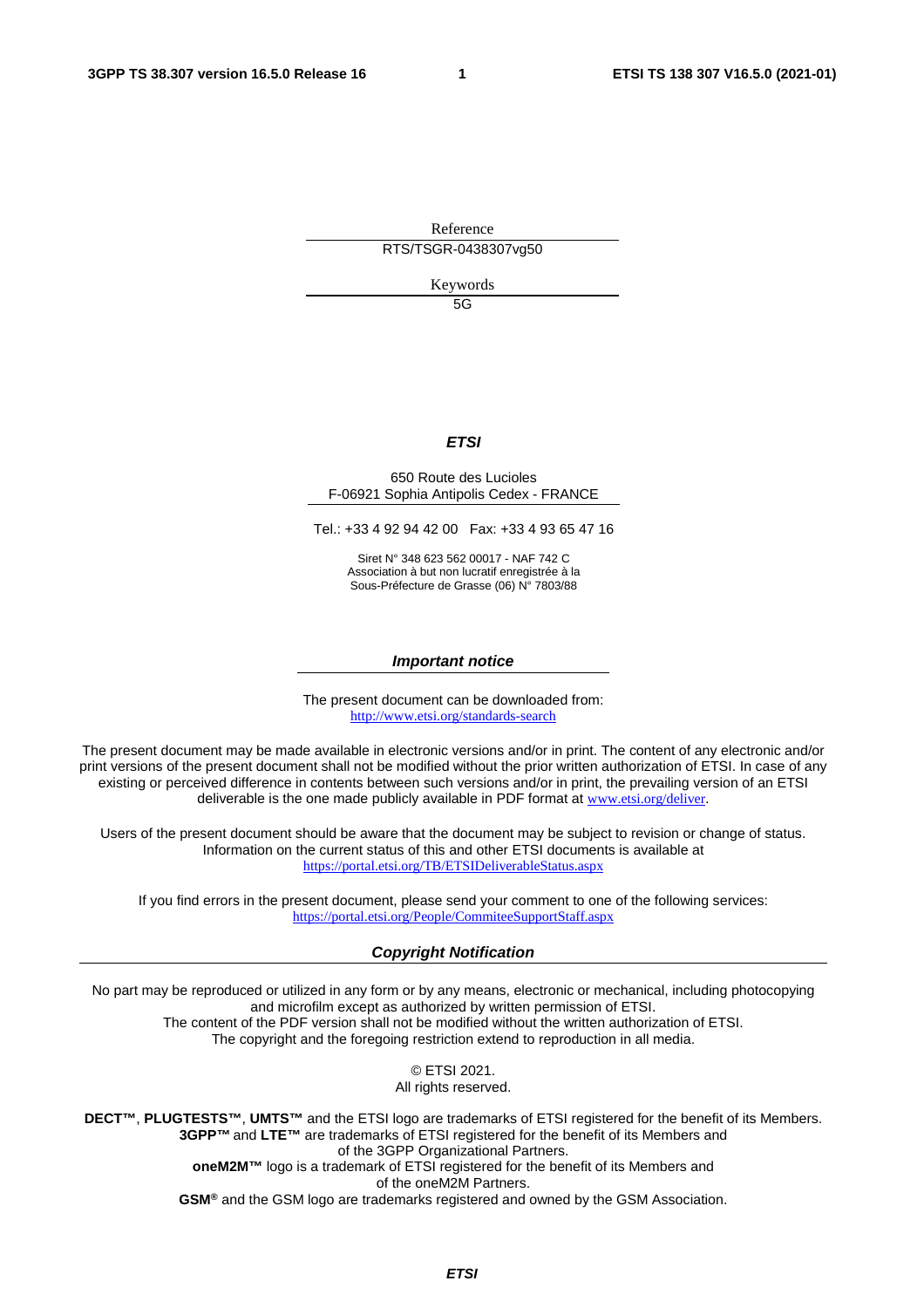### Intellectual Property Rights

#### Essential patents

IPRs essential or potentially essential to normative deliverables may have been declared to ETSI. The information pertaining to these essential IPRs, if any, is publicly available for **ETSI members and non-members**, and can be found in ETSI SR 000 314: *"Intellectual Property Rights (IPRs); Essential, or potentially Essential, IPRs notified to ETSI in respect of ETSI standards"*, which is available from the ETSI Secretariat. Latest updates are available on the ETSI Web server [\(https://ipr.etsi.org/](https://ipr.etsi.org/)).

Pursuant to the ETSI IPR Policy, no investigation, including IPR searches, has been carried out by ETSI. No guarantee can be given as to the existence of other IPRs not referenced in ETSI SR 000 314 (or the updates on the ETSI Web server) which are, or may be, or may become, essential to the present document.

#### **Trademarks**

The present document may include trademarks and/or tradenames which are asserted and/or registered by their owners. ETSI claims no ownership of these except for any which are indicated as being the property of ETSI, and conveys no right to use or reproduce any trademark and/or tradename. Mention of those trademarks in the present document does not constitute an endorsement by ETSI of products, services or organizations associated with those trademarks.

### Legal Notice

This Technical Specification (TS) has been produced by ETSI 3rd Generation Partnership Project (3GPP).

The present document may refer to technical specifications or reports using their 3GPP identities. These shall be interpreted as being references to the corresponding ETSI deliverables.

The cross reference between 3GPP and ETSI identities can be found under<http://webapp.etsi.org/key/queryform.asp>.

### Modal verbs terminology

In the present document "**shall**", "**shall not**", "**should**", "**should not**", "**may**", "**need not**", "**will**", "**will not**", "**can**" and "**cannot**" are to be interpreted as described in clause 3.2 of the [ETSI Drafting Rules](https://portal.etsi.org/Services/editHelp!/Howtostart/ETSIDraftingRules.aspx) (Verbal forms for the expression of provisions).

"**must**" and "**must not**" are **NOT** allowed in ETSI deliverables except when used in direct citation.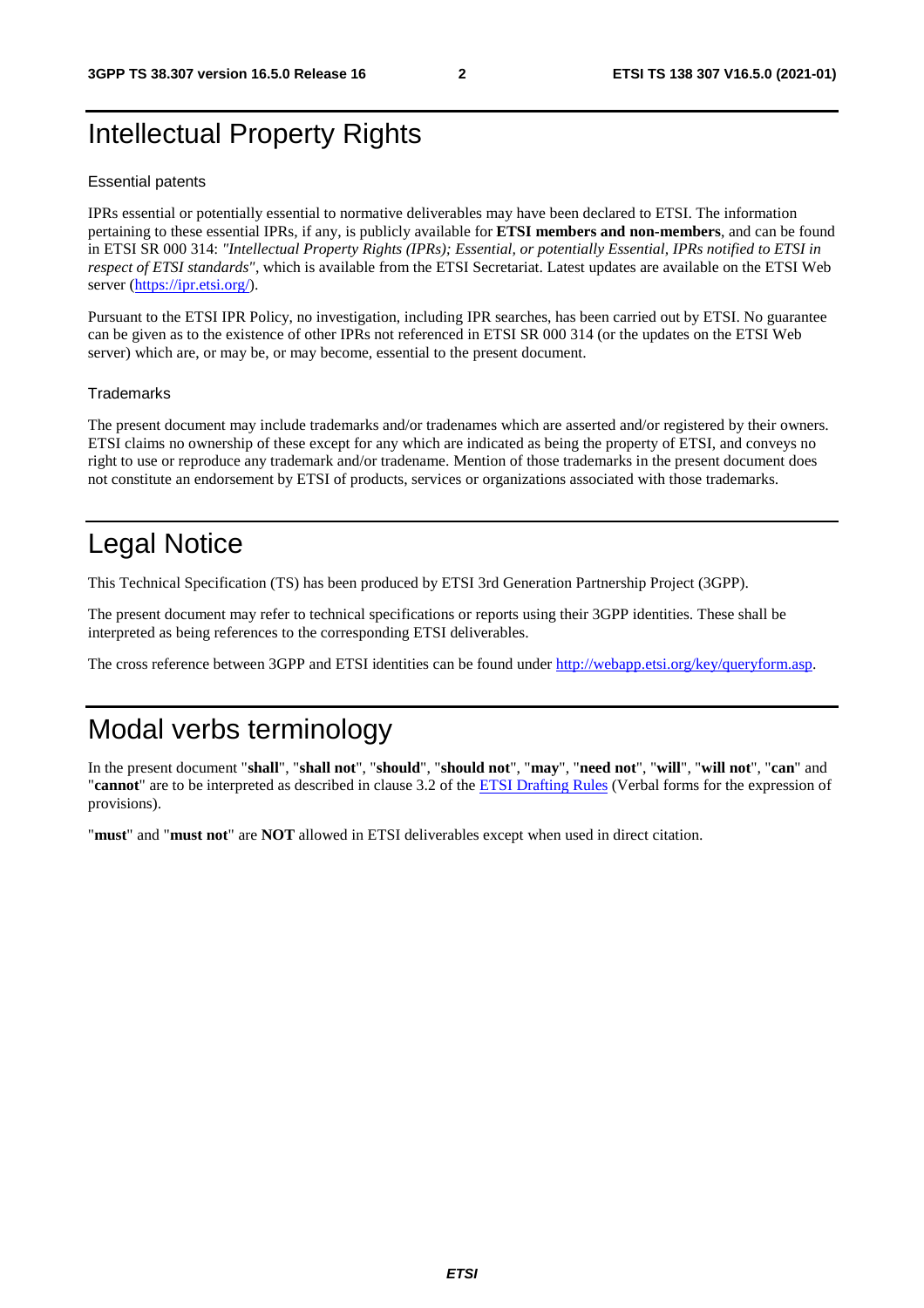$\mathbf{3}$ 

### Contents

| 1                                                           |                                                                                                                                                                                                                                                                                     |  |
|-------------------------------------------------------------|-------------------------------------------------------------------------------------------------------------------------------------------------------------------------------------------------------------------------------------------------------------------------------------|--|
| 2                                                           |                                                                                                                                                                                                                                                                                     |  |
| 3<br>3.1<br>3.2<br>3.3                                      |                                                                                                                                                                                                                                                                                     |  |
| $\overline{4}$                                              |                                                                                                                                                                                                                                                                                     |  |
| 5<br>5.1<br>5.2<br>5.2.1<br>5.2.2<br>5.3<br>5.4<br>5.5      |                                                                                                                                                                                                                                                                                     |  |
| 6<br>6.1<br>6.2<br>6.2.1                                    |                                                                                                                                                                                                                                                                                     |  |
| $\tau$<br>7.1<br>7.2                                        | Release independent features for NR interworking between NR frequency range 1 and NR<br>Additional NR interband CA configurations between frequency range 1 and frequency range 212<br>Additional Inter-band NR-DC configurations between frequency range 1 and frequency range 213 |  |
| 8<br>8.1<br>8.1.1<br>8.1.2<br>8.1.2.1<br>8.1.2.2<br>8.1.2.3 | Release independent features for NR interworking between NR and E-UTRA 14                                                                                                                                                                                                           |  |
|                                                             |                                                                                                                                                                                                                                                                                     |  |
|                                                             | <b>Annex B</b> (normative):                                                                                                                                                                                                                                                         |  |
| B.1                                                         |                                                                                                                                                                                                                                                                                     |  |
| B.2                                                         |                                                                                                                                                                                                                                                                                     |  |
| B.3                                                         |                                                                                                                                                                                                                                                                                     |  |
| B.4<br><b>B.4.1</b><br><b>B.4.2</b>                         | Common UE RF requirements for CA configurations within NR frequency range 1 or NR frequency                                                                                                                                                                                         |  |
| <b>B.4.3</b><br><b>B.4.4</b>                                | Common UE RF requirements for interband CA configurations between NR frequency range 1 and NR                                                                                                                                                                                       |  |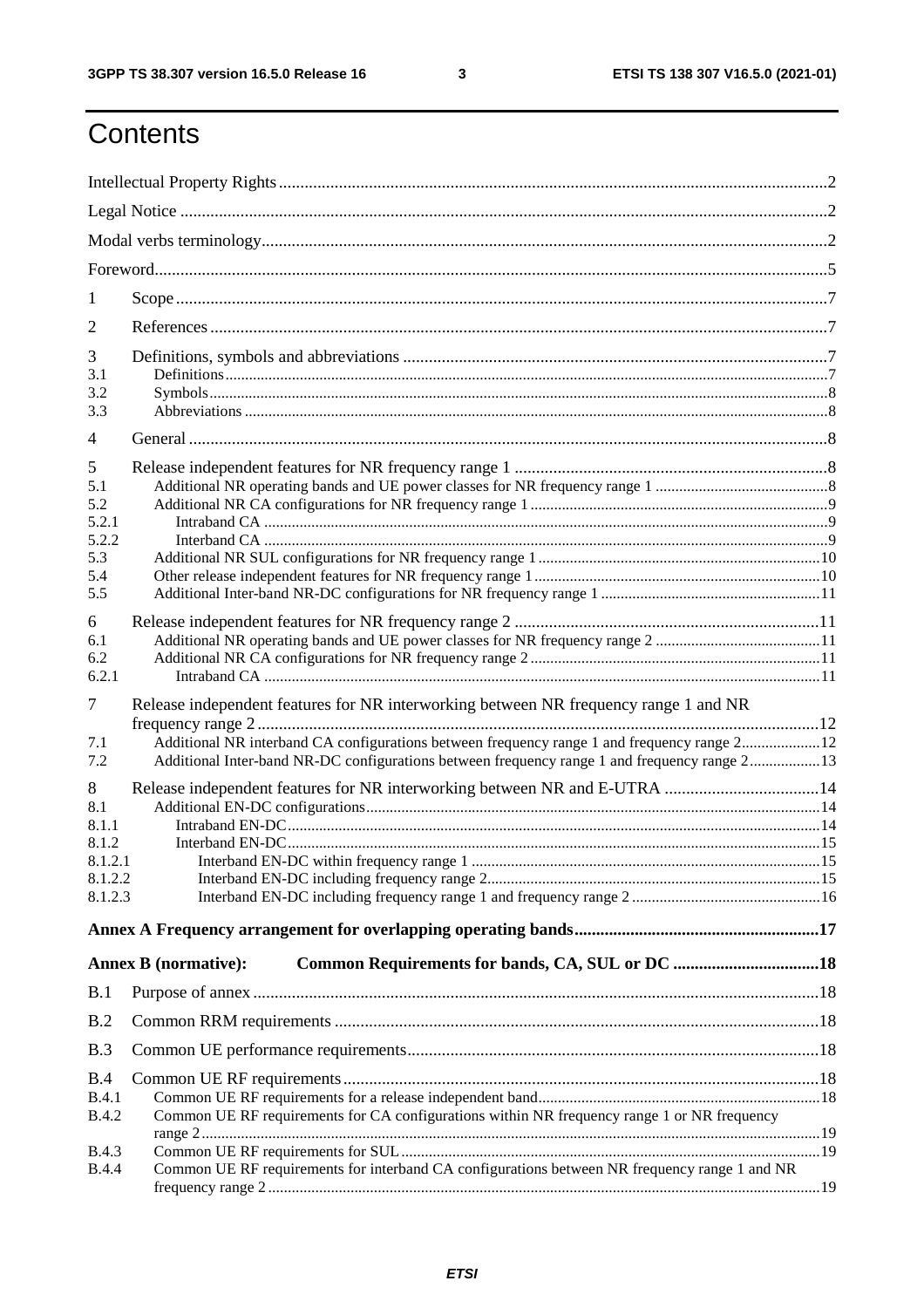| <b>B.4.5</b><br>Common UE RF requirements for Inter-band NR-DC configurations between frequency range 1 and |  |
|-------------------------------------------------------------------------------------------------------------|--|
|                                                                                                             |  |
| <b>B.4.6</b>                                                                                                |  |
| Annex C (normative): Common Requirements for high speed train scenario22                                    |  |
|                                                                                                             |  |
| <b>Change history</b>                                                                                       |  |
|                                                                                                             |  |
|                                                                                                             |  |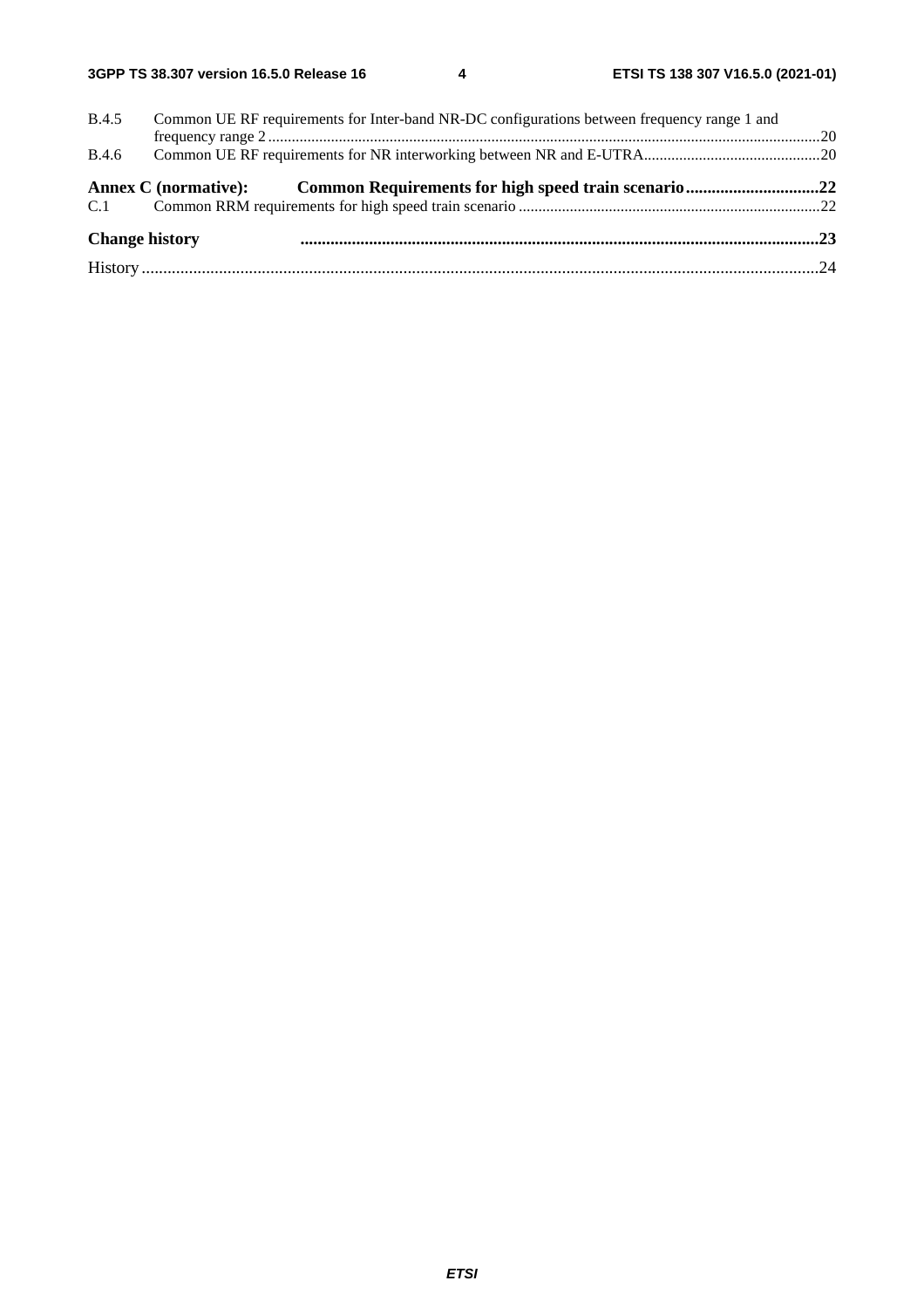### Foreword

This Technical Specification has been produced by the 3rd Generation Partnership Project (3GPP).

The contents of the present document are subject to continuing work within the TSG and may change following formal TSG approval. Should the TSG modify the contents of the present document, it will be re-released by the TSG with an identifying change of release date and an increase in version number as follows:

Version x.y.z

where:

- x the first digit:
	- 1 presented to TSG for information;
	- 2 presented to TSG for approval;
	- 3 or greater indicates TSG approved document under change control.
- y the second digit is incremented for all changes of substance, i.e. technical enhancements, corrections, updates, etc.
- z the third digit is incremented when editorial only changes have been incorporated in the document.

In the present document, modal verbs have the following meanings:

**shall** indicates a mandatory requirement to do something

**shall not** indicates an interdiction (prohibition) to do something

The constructions "shall" and "shall not" are confined to the context of normative provisions, and do not appear in Technical Reports.

The constructions "must" and "must not" are not used as substitutes for "shall" and "shall not". Their use is avoided insofar as possible, and they are not used in a normative context except in a direct citation from an external, referenced, non-3GPP document, or so as to maintain continuity of style when extending or modifying the provisions of such a referenced document.

| should     | indicates a recommendation to do something     |
|------------|------------------------------------------------|
| should not | indicates a recommendation not to do something |
| may        | indicates permission to do something           |
| need not   | indicates permission not to do something       |

The construction "may not" is ambiguous and is not used in normative elements. The unambiguous constructions "might not" or "shall not" are used instead, depending upon the meaning intended.

| can    | indicates that something is possible.  |
|--------|----------------------------------------|
| cannot | indicates that something is impossible |

The constructions "can" and "cannot" are not substitutes for "may" and "need not".

| will     | indicates that something is certain or expected to happen as a result of action taken by an agency<br>the behaviour of which is outside the scope of the present document     |
|----------|-------------------------------------------------------------------------------------------------------------------------------------------------------------------------------|
| will not | indicates that something is certain or expected not to happen as a result of action taken by an<br>agency the behaviour of which is outside the scope of the present document |
| might    | indicates a likelihood that something will happen as a result of action taken by some agency the<br>behaviour of which is outside the scope of the present document           |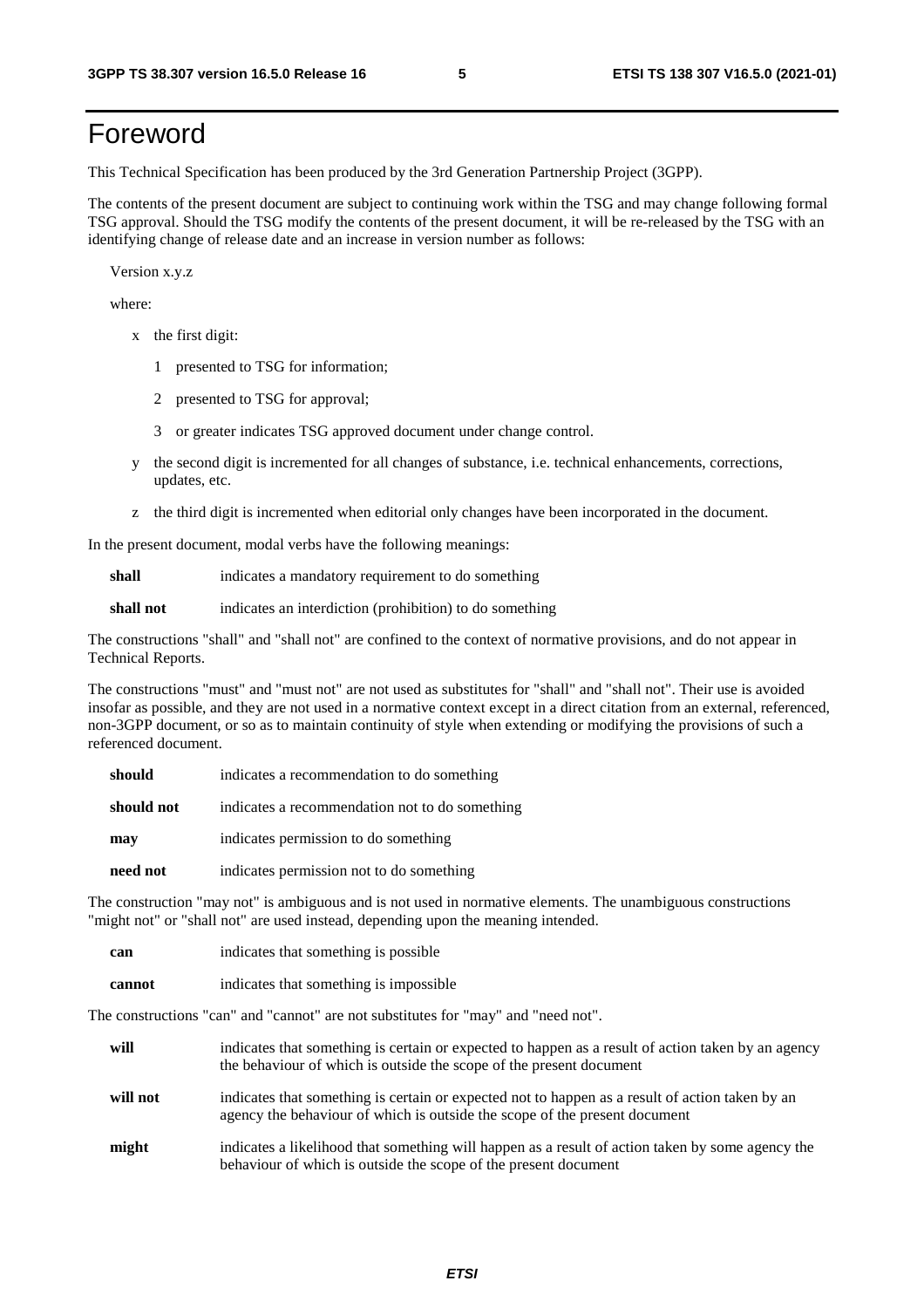**might not** indicates a likelihood that something will not happen as a result of action taken by some agency the behaviour of which is outside the scope of the present document

In addition:

- **is** (or any other verb in the indicative mood) indicates a statement of fact
- **is not** (or any other negative verb in the indicative mood) indicates a statement of fact

The constructions "is" and "is not" do not indicate requirements.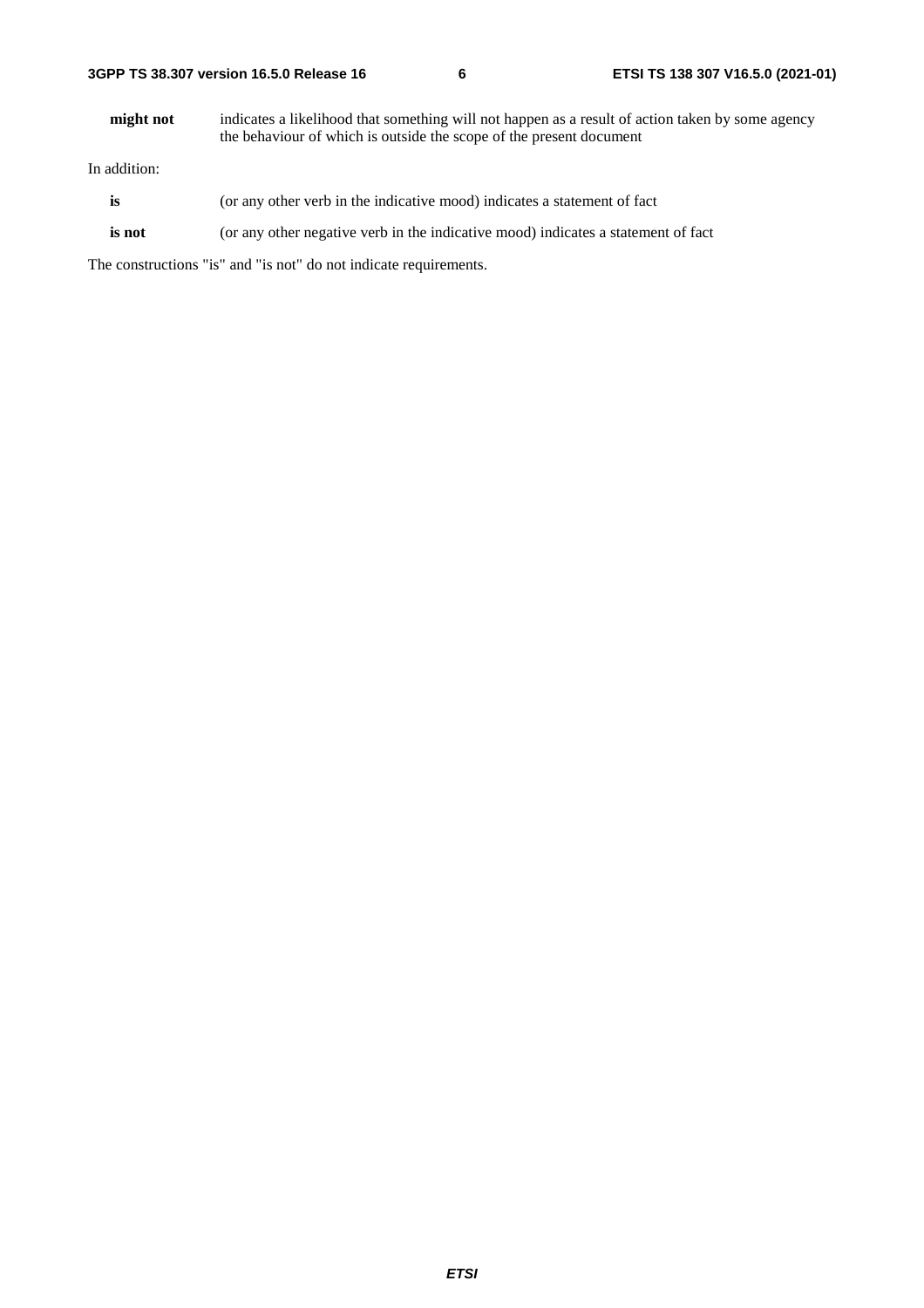### 1 Scope

The present document specifies requirements for Rel-16 UEs supporting release independent features like:

- additional NR operating bands and power classes on top of Rel-16 of TS 38.101 [2-5] and TS 38.133 [6];

### 2 References

The following documents contain provisions which, through reference in this text, constitute provisions of the present document.

- References are either specific (identified by date of publication, edition number, version number, etc.) or non-specific.
- For a specific reference, subsequent revisions do not apply.
- For a non-specific reference, the latest version applies. In the case of a reference to a 3GPP document (including a GSM document), a non-specific reference implicitly refers to the latest version of that document *in the same Release as the present document*.
- [1] 3GPP TR 21.905: "Vocabulary for 3GPP Specifications".
- [2] 3GPP TS 38.101-1: "NR; User Equipment (UE) radio transmission and reception; Part 1: Range 1 Standalone".
- [3] 3GPP TS 38.101-2: "NR; User Equipment (UE) radio transmission and reception; Part 2: Range 2 Standalone".
- [4] 3GPP TS 38.101-3: "NR; User Equipment (UE) radio transmission and reception; Part 3: Range 1 and Range 2 Interworking operation with other radios".
- [5] 3GPP TS 38.101-4: "NR; User Equipment (UE) radio transmission and reception; Part 4: UE performance requirements".
- [6] 3GPP TS 38.133: "NR; Requirements for support of radio resource management".
- [7] 3GPP TS 38.306: "NR; User Equipment (UE) radio access capabilities".

### 3 Definitions, symbols and abbreviations

#### 3.1 Definitions

For the purposes of the present document, the terms and definitions given in TR 21.905 [1] and the following apply. A term defined in the present document takes precedence over the definition of the same term, if any, in TR 21.905 [1].

**release independent**: applicable to some frozen releases, starting from a certain release Rel-M

- NOTE 1: Normally, a feature is introduced only in the latest open release Rel-N and future releases are based on the previous one so that future releases inherit the requirements of this feature. Introducing a feature "in a release independent way from Rel-M onwards"  $(M < N)$  means it was decided by TSG RAN that this feature would be also beneficial in previous, already frozen releases starting with Rel-M until Rel-(N-1). In order to avoid touching TS 38.101 [2-5] or TS 38.133 [6] of these frozen releases, the corresponding requirements are captured in TS 38.307 via pointers to [2-5] or [6] of the release in which the feature was introduced.
- NOTE 2: Release independent does not mean applicable to all releases.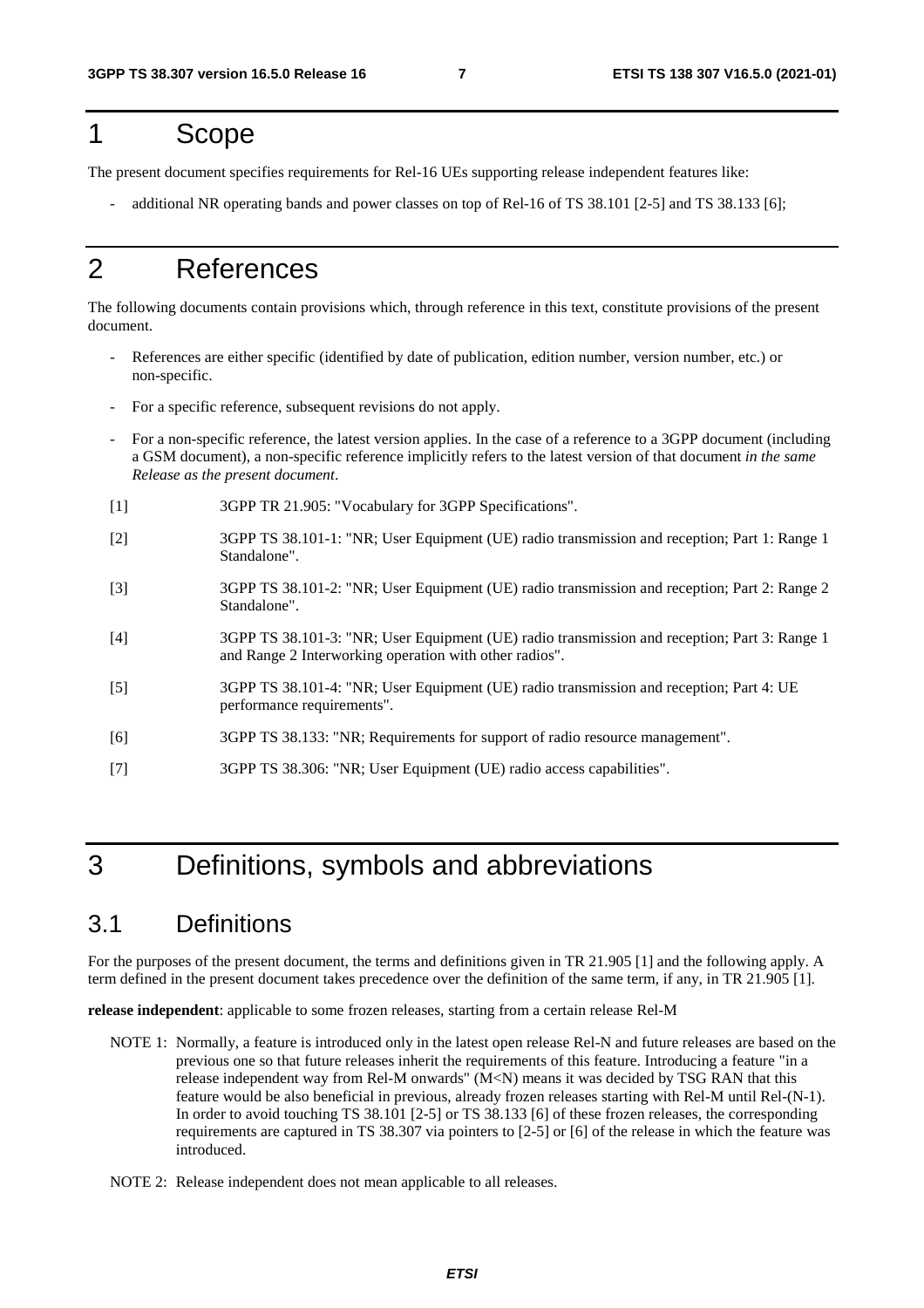#### 3.2 Symbols

For the purposes of the present document, the following symbols apply:

N Release in which a feature is introduced into TS 38.101 [2-5] or TS 38.133 [6] M Release from which onwards (including release M) a feature is release independent

#### 3.3 Abbreviations

For the purposes of the present document, the abbreviations given in TR 21.905 [1] and the following apply. An abbreviation defined in the present document takes precedence over the definition of the same abbreviation, if any, in TR 21.905 [1].

| <b>BW</b>       | Bandwidth                               |
|-----------------|-----------------------------------------|
| CA.             | Carrier Aggregation                     |
| <sub>CC</sub>   | Component carrier                       |
| DL              | Downlink                                |
| EN-DC           | Dual connectivity between E-UTRA and NR |
| <b>FDD</b>      | <b>Frequency Division Duplex</b>        |
| FR <sub>1</sub> | Frequency range 1                       |
| FR <sub>2</sub> | Frequency range 2                       |
| <b>NR</b>       | New radio                               |
| <b>REL</b>      | Release                                 |
| <b>SDL</b>      | Supplementary downlink                  |
| <b>SUL</b>      | Supplementary uplink                    |
| <b>TDD</b>      | Time Division Duplex                    |
| UE              | User Equipment                          |
| UL              | Uplink                                  |

### 4 General

TSG-RAN has agreed for certain features (see the following clauses) to introduce them in a "release independent way".

This means for each feature:

- it is "introduced" in a release N, i.e. TS 38.101 [2-5] and TS 38.133 [6] of release N define certain UE requirements for this feature; the feature is indicated in the tables of the following clauses;
- it is "release independent" starting from a release  $M$  (M<N); M for the given feature is provided in the tables of the following clauses;
- UEs supporting this feature have to fulfil additional requirements in release M or higher which are specified in one or more Annexes of TS 38.307 of release N; the applicable Annexes for a given feature are provided in the tables of the following clauses.

The applicable UE Categories are specified in TS 38.306 [7] according to the release to which the UE conforms.

### 5 Release independent features for NR frequency range 1

#### 5.1 Additional NR operating bands and UE power classes for NR frequency range 1

Requirements for a Rel-16 UE for additional NR operating bands and power classes compared to TS 38.101-1 of Rel-16 [2] are introduced via this clause.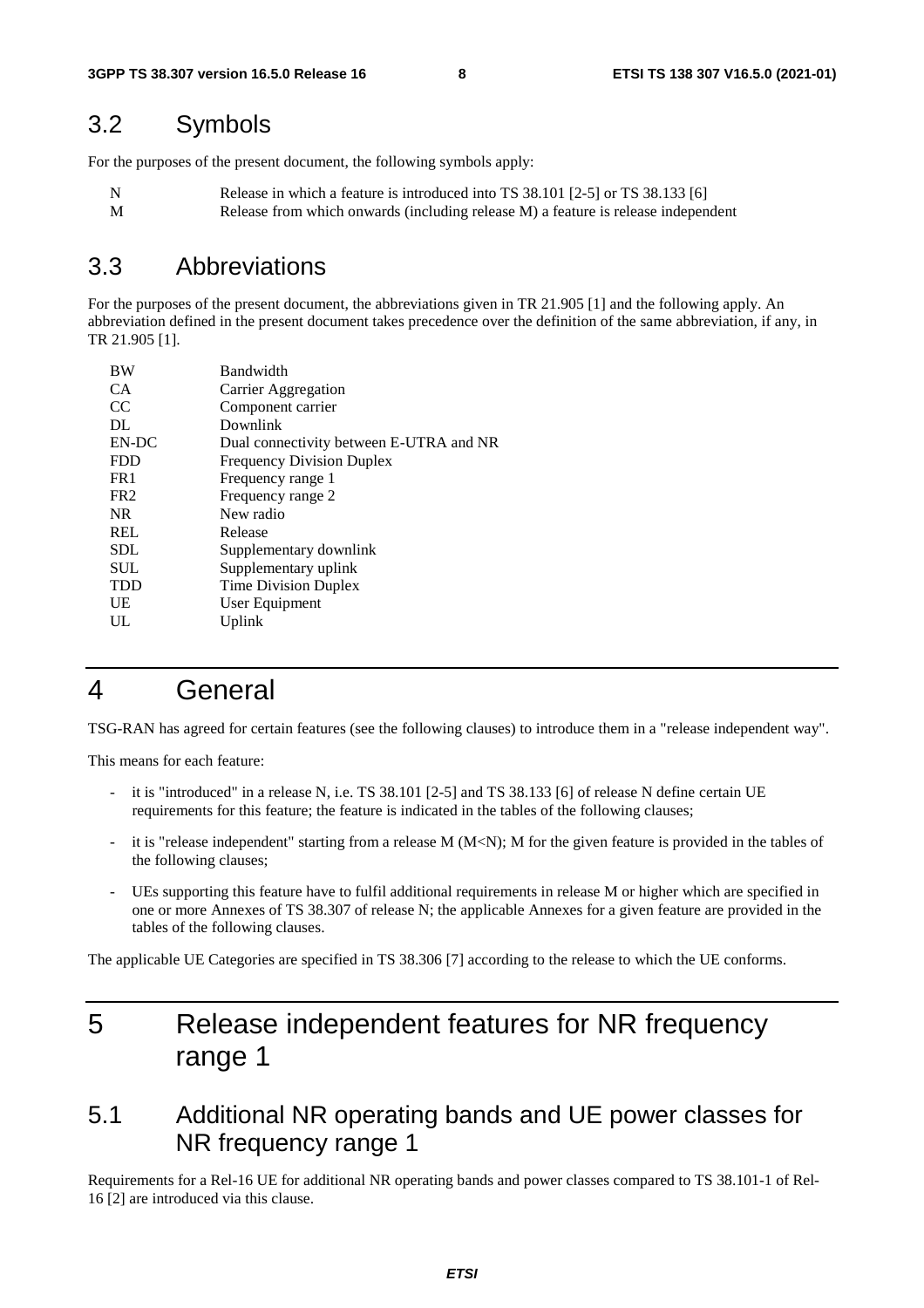| <b>Feature</b>  | Duplex-mode           | <b>Release</b><br>independe<br>nt from | Requirements to be<br>fulfilled<br>(see TS 38.307 of the<br>release in which the band<br>was introduced) |
|-----------------|-----------------------|----------------------------------------|----------------------------------------------------------------------------------------------------------|
| Operating bands | FDD. TDD. SDL.<br>SUL | <b>Rel-15</b>                          | Table B.4.1-1. Table B.4.3-1                                                                             |

#### **Table 5.1-1: NR operating bands**

#### **Table 5.1-2: NR UE power class**

| <b>Feature</b>  | Duplex-mode   | Release<br>independe<br>nt from | <b>Requirements to be</b><br>fulfilled<br>(see TS 38.307 of the<br>release in which the power<br>class was introduced) |  |
|-----------------|---------------|---------------------------------|------------------------------------------------------------------------------------------------------------------------|--|
| Power Class 1   | <b>FDD</b>    | <b>Rel-15</b>                   | Table B.4.1-1, Table B.4.3-1                                                                                           |  |
| Power Class 1.5 | TDD           | <b>Rel-15</b>                   | Table B.4.1-1, Table B.4.3-1                                                                                           |  |
| Power Class 2   | TDD           | <b>Rel-15</b>                   | Table B.4.1-1, Table B.4.3-1                                                                                           |  |
| Power Class 3   | FDD, TDD, SUL | <b>Rel-15</b>                   | Table B.4.1-1, Table B.4.3-1                                                                                           |  |

### 5.2 Additional NR CA configurations for NR frequency range 1

#### 5.2.1 Intraband CA

Requirements for a Rel-16 UE for additional NR intraband CA configurations within FR1 compared to TS 38.101-1 of Rel-16 [2] are introduced via this clause.

| <b>Feature</b>                                           | <b>DL/UL</b> | <b>CA BW Class</b>            | Duplex-<br>mode | Release<br>independent<br>from | requirements to be<br>fulfilled<br>(see 38.307 of the<br><b>REL</b> in which the<br><b>CA</b> configuration<br>was introduced) |
|----------------------------------------------------------|--------------|-------------------------------|-----------------|--------------------------------|--------------------------------------------------------------------------------------------------------------------------------|
| Intra-band contiguous<br>CA configurations<br>within FR1 | DL.          | B, C, D, E, F, G, H, I, J, K, | FDD.TDD         | <b>Rel-15</b>                  | Table B.4.2-1                                                                                                                  |
|                                                          | UL           | A.B.C                         | FDD.TDD         | <b>Rel-15</b>                  |                                                                                                                                |

**Table 5.2.1-2: NR intraband non-contiguous CA within FR1** 

| <b>Feature</b>                         | number of<br><b>DL/UL</b><br>sub-blocks |   | maximum<br>number of<br><b>CCs within</b><br>a sub-block | Duplex-<br>mode | <b>Release</b><br>independent<br>from | requirements to be<br>fulfilled<br>(see 38.307 of the<br><b>REL</b> in which the<br><b>CA configuration</b><br>was introduced) |  |
|----------------------------------------|-----------------------------------------|---|----------------------------------------------------------|-----------------|---------------------------------------|--------------------------------------------------------------------------------------------------------------------------------|--|
| Intra-band non-                        |                                         |   |                                                          | FDD, TDD        | <b>Rel-15</b>                         |                                                                                                                                |  |
| contiguous CA<br>configurations within | DL<br>3                                 |   |                                                          | <b>TDD</b>      | <b>Rel-15</b>                         | Table B.4.2-1                                                                                                                  |  |
| FR <sub>1</sub>                        |                                         | 4 |                                                          | <b>TDD</b>      | <b>Rel-15</b>                         |                                                                                                                                |  |

#### 5.2.2 Interband CA

Requirements for a Rel-16 UE for additional NR interband CA configurations within FR1 compared to TS 38.101-1 of Rel-16 [2] are introduced via this clause.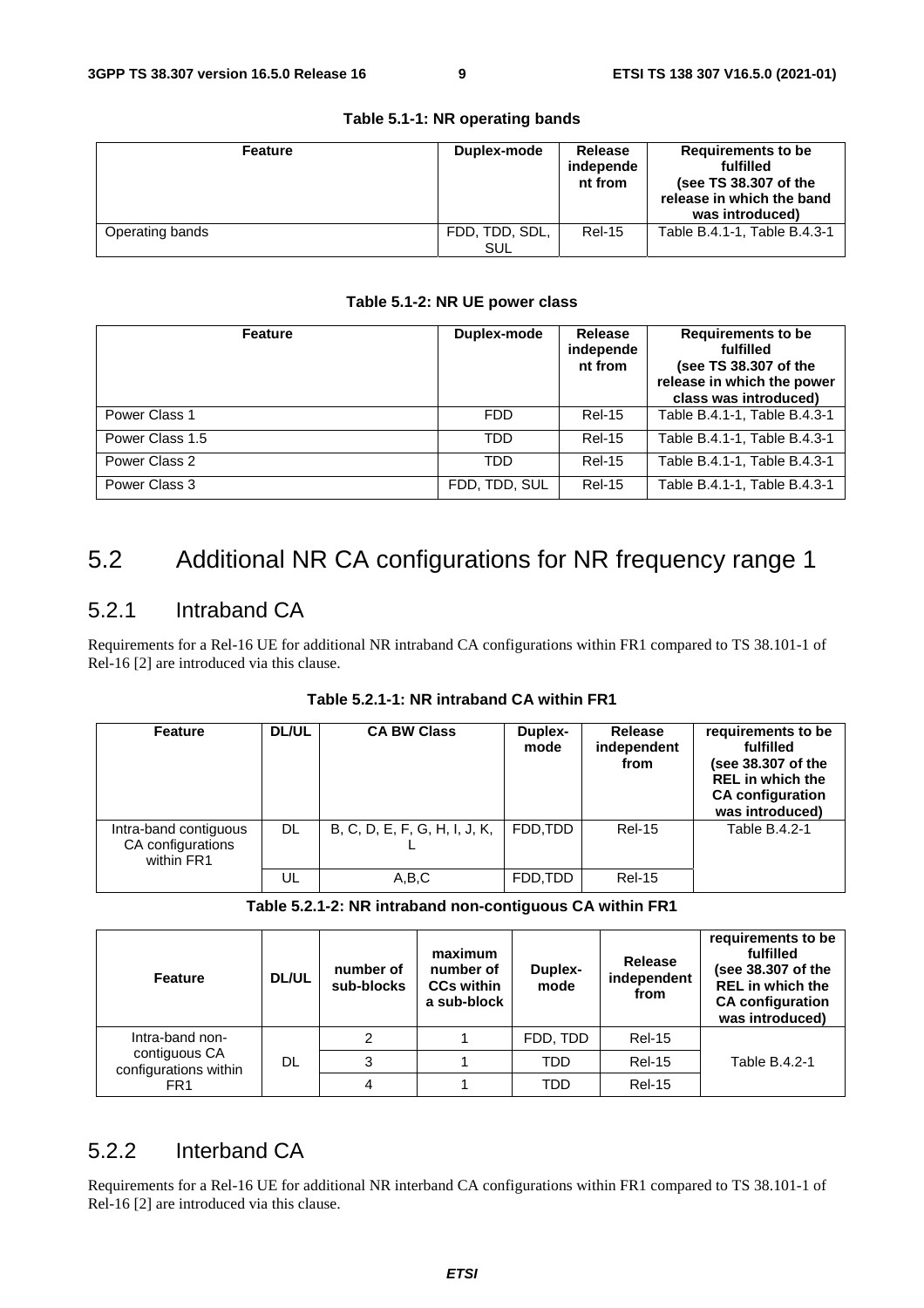| Feature                                          | DL/UL | <b>Maximum</b><br>number of<br>bands | number<br>of CCs | <b>CA BW</b><br><b>Classes</b> | Duplex-<br>mode                                | <b>Release</b><br>independent<br>from | requirements<br>to be fulfilled<br>(see 38.307<br>of the REL in<br>which the CA<br>configuration<br>was<br>introduced) |
|--------------------------------------------------|-------|--------------------------------------|------------------|--------------------------------|------------------------------------------------|---------------------------------------|------------------------------------------------------------------------------------------------------------------------|
| Inter-band CA<br>configurations within<br>NR FR1 | DL.   | $\overline{4}$                       | 5                | A, B, C                        | TDD.<br>FDD, SDL<br>and TDD,<br>FDD and<br>TDD | <b>Rel-15</b>                         | Table B.4.2-1                                                                                                          |
|                                                  | UL    | 2                                    | 2                | A                              | TDD,<br>FDD, FDD<br>and TDD                    | <b>Rel-15</b>                         |                                                                                                                        |

**Table 5.2.2-1: NR interband CA within FR1** 

### 5.3 Additional NR SUL configurations for NR frequency range 1

Requirements for a Rel-16 UE for additional NR SUL configurations within FR1 compared to TS 38.101-1 of Rel-16 [2] are introduced via this clause.

| Feature                                           | <b>DL/UL</b> | number<br>οf<br>bands | number<br>of CCs | <b>CA BW</b><br><b>Classes</b> | Duplex-<br>mode | <b>Release</b><br>independent<br>from | requirements<br>to be fulfilled<br>(see 38.307<br>of the REL in<br>which the<br><b>SUL</b><br>configuration<br>was<br>introduced) |
|---------------------------------------------------|--------------|-----------------------|------------------|--------------------------------|-----------------|---------------------------------------|-----------------------------------------------------------------------------------------------------------------------------------|
| Inter-band SUL<br>configurations within<br>NR FR1 | DL.          |                       | $\mathcal{P}$    | A                              | <b>TDD</b>      | <b>Rel-15</b>                         | Table B.4.3-1                                                                                                                     |
|                                                   | UL           | 2                     | $\mathcal{P}$    | A                              | TDD and<br>SUL  | <b>Rel-15</b>                         |                                                                                                                                   |

**Table 5.3-1: NR SUL within FR1** 

#### 5.4 Other release independent features for NR frequency range 1

This clause covers requirements for a Rel-15 UE coming from all other release independent features that are not covered under clause 5.1, 5.2 and 5.3, e.g. generic baseband requirements or requirements that are not band/CA/SUL configuration specific.

| <b>Feature</b>                                                                                              | Release<br>independent<br>from | <b>Requirements to be</b><br>fulfilled<br>(see 38.307 of the REL<br>when the feature was<br>introduced) | <b>Further information</b>                   |  |  |  |  |  |
|-------------------------------------------------------------------------------------------------------------|--------------------------------|---------------------------------------------------------------------------------------------------------|----------------------------------------------|--|--|--|--|--|
| <b>RRM</b> requirements                                                                                     | Rel-15 (NOTE 1) Table C.1-1    |                                                                                                         | Rel-16 WI NR HST introduced band independent |  |  |  |  |  |
| for high speed train                                                                                        |                                |                                                                                                         | RRM requirements: see Table C.1-1            |  |  |  |  |  |
| scenario                                                                                                    |                                |                                                                                                         |                                              |  |  |  |  |  |
| NOTE 1: Rel-15 UEs supporting the high speed train are assumed to read the Rel-16 high speed train scenario |                                |                                                                                                         |                                              |  |  |  |  |  |
| information, which is broadcast to all UEs.                                                                 |                                |                                                                                                         |                                              |  |  |  |  |  |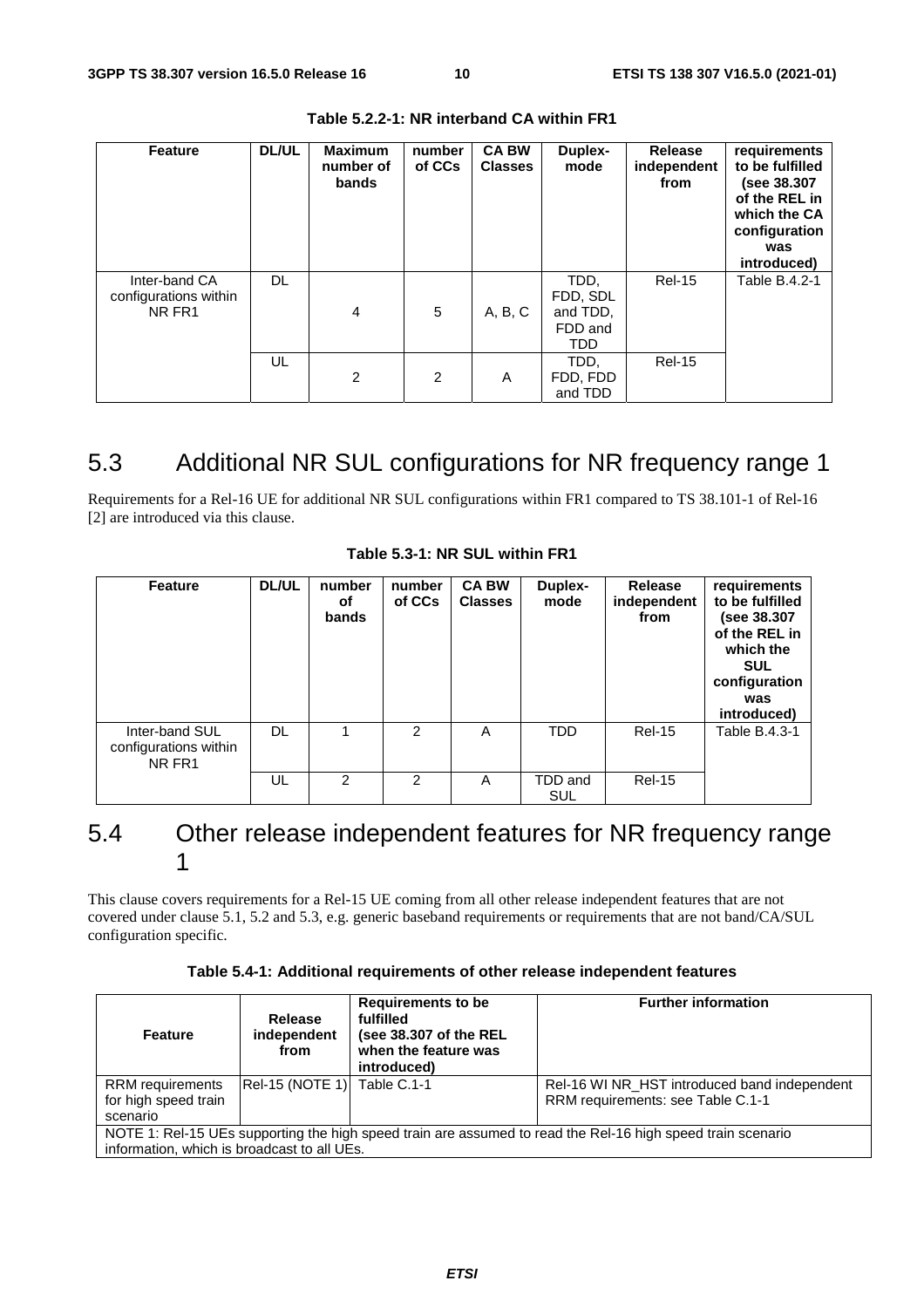### 5.5 Additional Inter-band NR-DC configurations for NR frequency range 1

Requirements for a Rel-16 UE for additional NR-DC configurations within FR1 compared to TS 38.101-1 of Rel-16 [2] are introduced via this clause.

| <b>Feature</b>                        | <b>DL/UL</b> | <b>Maximum</b><br>number of<br>bands | number<br>of CCs | <b>CA BW</b><br><b>Classes</b> | Duplex-<br>mode | Release<br>independent<br>from | requirements<br>to be fulfilled<br>(see 38.307<br>of the REL in<br>which the<br>DC.<br>configuration<br>was<br>introduced) |
|---------------------------------------|--------------|--------------------------------------|------------------|--------------------------------|-----------------|--------------------------------|----------------------------------------------------------------------------------------------------------------------------|
| NR-DC configurations<br>within NR FR1 | DL           | 2                                    | 2                | A                              | <b>FDD</b>      | <b>Rel-16</b>                  |                                                                                                                            |

### 6 Release independent features for NR frequency range 2

### 6.1 Additional NR operating bands and UE power classes for NR frequency range 2

Requirements for a Rel-16 UE for additional NR operating bands and power classes compared to TS 38.101-2 of Rel-16 [3] are introduced via this clause.

#### **Table 6.1-1: NR operating bands**

| <b>Feature</b>  | Duplex-<br>mode | <b>Release</b><br>independent<br>from | Requirements to be<br>fulfilled<br>(see TS 38.307 of the<br>release in which the band<br>was introduced) |
|-----------------|-----------------|---------------------------------------|----------------------------------------------------------------------------------------------------------|
| Operating bands | TDD             | <b>Rel-15</b>                         | Table B.4.1-1                                                                                            |

| Table 6.1-2: NR UE power class |  |
|--------------------------------|--|
|--------------------------------|--|

| <b>Feature</b>         | Duplex-<br>mode | <b>Release</b><br>independent<br>from | Requirements to be<br>fulfilled<br>(see TS 38.307 of the<br>release in which the band<br>was introduced) |
|------------------------|-----------------|---------------------------------------|----------------------------------------------------------------------------------------------------------|
| Power Class 1, 2, 3, 4 | TDD             | <b>Rel-15</b>                         | Table B.4.1-1                                                                                            |

#### 6.2 Additional NR CA configurations for NR frequency range 2

#### 6.2.1 Intraband CA

Requirements for a Rel-16 UE for additional NR intraband CA configurations within FR2 compared to TS 38.101-2 of Rel-16 [3] are introduced via this clause.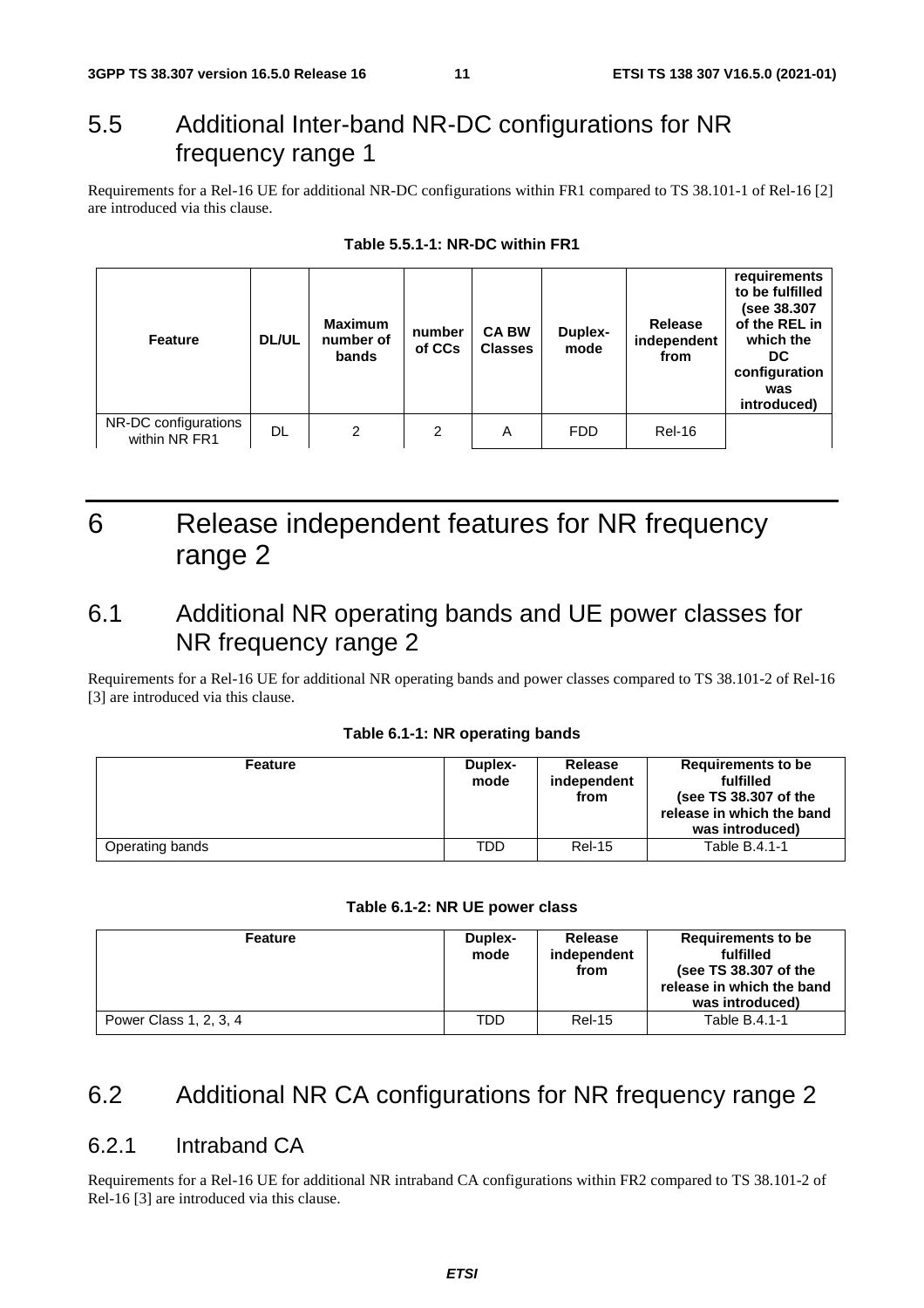| <b>Feature</b>                                           | <b>DL/UL</b> | <b>CA BW Class</b>                             | Duplex-<br>mode | <b>Release</b><br>independent<br>from | requirements to be<br>fulfilled<br>(see 38.307 of the<br><b>REL</b> in which the<br><b>CA</b> configuration<br>was introduced) |
|----------------------------------------------------------|--------------|------------------------------------------------|-----------------|---------------------------------------|--------------------------------------------------------------------------------------------------------------------------------|
| Intra-band contiguous<br>CA configurations<br>within FR2 | DL.          | B, C, D, E, F, G, H, I, J, K, L,<br>M, O, P, Q | TDD             | <b>Rel-15</b>                         | Table B.4.2-1                                                                                                                  |
|                                                          | UL           | B, D, E, F, G, H, I, J, K, L,<br>M, O, P, Q    | TDD             | <b>Rel-15</b>                         |                                                                                                                                |

**Table 6.2.1-1: NR intraband contiguous CA within FR2** 

#### **Table 6.2.1-2: NR non-contiguous intraband CA within FR2**

| <b>Feature</b>                                            | <b>DL/UL</b> | number of<br>sub-blocks | maximum<br>number of<br><b>CCs within</b><br>a sub-block | <b>Duplex-</b><br>mode | Release<br>independent<br>from | requirements to be<br>fulfilled<br>(see 38.307 of the<br><b>REL</b> in which the<br><b>CA configuration</b><br>was introduced) |
|-----------------------------------------------------------|--------------|-------------------------|----------------------------------------------------------|------------------------|--------------------------------|--------------------------------------------------------------------------------------------------------------------------------|
| Intra-band non-<br>contiguous CA<br>configurations within | DL           | $\overline{2}$          | 4                                                        | TDD                    | <b>Rel-15</b>                  | Table B.4.2-1                                                                                                                  |
| FR <sub>2</sub>                                           |              | 3                       |                                                          | <b>TDD</b>             | <b>Rel-15</b>                  |                                                                                                                                |
|                                                           |              | 4                       |                                                          | TDD                    | <b>Rel-15</b>                  |                                                                                                                                |
|                                                           |              | 5                       | 2                                                        | TDD                    | <b>Rel-15</b>                  |                                                                                                                                |
|                                                           |              | 6                       | 2                                                        | TDD                    | <b>Rel-15</b>                  |                                                                                                                                |
|                                                           |              | $\overline{7}$          | 2                                                        | TDD                    | <b>Rel-15</b>                  |                                                                                                                                |
|                                                           |              | 8                       |                                                          | TDD                    | <b>Rel-15</b>                  |                                                                                                                                |
|                                                           |              | 9                       |                                                          | TDD                    | <b>Rel-15</b>                  |                                                                                                                                |
|                                                           |              | 10                      |                                                          | TDD                    | <b>Rel-15</b>                  |                                                                                                                                |

### 7 Release independent features for NR interworking between NR frequency range 1 and NR frequency range 2

### 7.1 Additional NR interband CA configurations between frequency range 1 and frequency range 2

Requirements for a Rel-16 UE for additional NR interband CA configurations between FR1 and FR2 compared to TS 38.101-3 of Rel-16 [4] are introduced via this clause.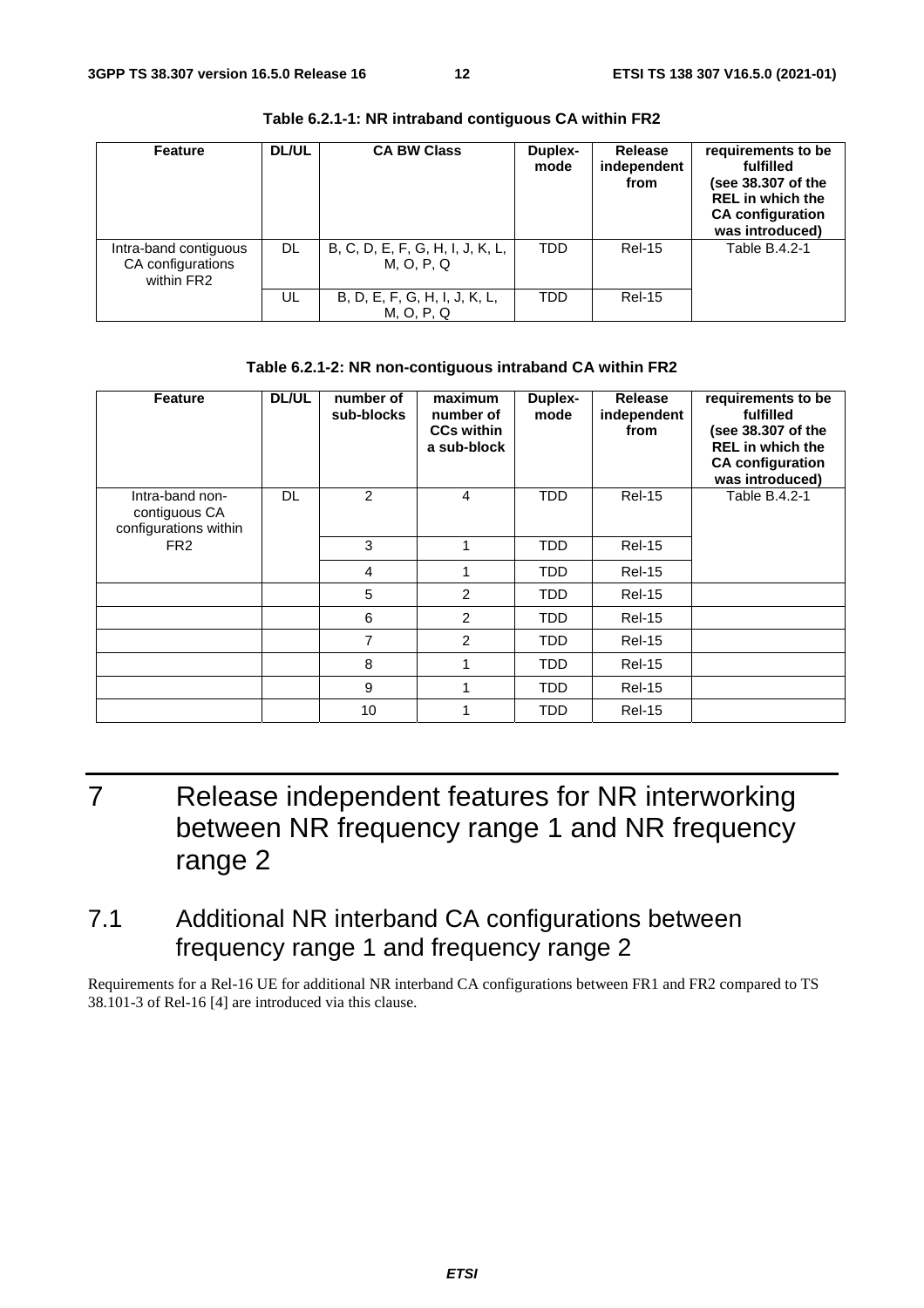| <b>Feature</b>                                                                | <b>DL/UL</b>       | number of<br>bands | maximum<br>number<br>of CCs | <b>CA BW</b><br><b>Classes</b>        | Duplex-<br>mode             | <b>Release</b><br>independent<br>from | requirements<br>to be fulfilled<br>(see 38.307<br>of the REL in<br>which the CA<br>configuration<br>was<br>introduced) |
|-------------------------------------------------------------------------------|--------------------|--------------------|-----------------------------|---------------------------------------|-----------------------------|---------------------------------------|------------------------------------------------------------------------------------------------------------------------|
| Inter-band CA<br>configurations for NR<br>interworking between<br>FR1 and FR2 | DL FR1             | 3                  | 4                           | A, C                                  | FDD, TDD,<br>FDD and<br>TDD | <b>Rel-15</b>                         | Table B.4.4-1                                                                                                          |
|                                                                               | DL FR <sub>2</sub> | 1                  | 4                           | A, D, E, F,<br>G, H, I, J, K,<br>L, M | <b>TDD</b>                  | <b>Rel-15</b>                         |                                                                                                                        |
|                                                                               | UL FR1             | 1                  | 1                           | A                                     | FDD, TDD                    | <b>Rel-15</b>                         |                                                                                                                        |
|                                                                               | UL FR <sub>2</sub> | 1                  |                             | A, D, G, H,<br>I, J, K, L, M          | <b>TDD</b>                  | <b>Rel-15</b>                         |                                                                                                                        |

**Table 7.1-1: NR interband CA between FR1 and FR2** 

### 7.2 Additional Inter-band NR-DC configurations between frequency range 1 and frequency range 2

Requirements for a Rel-16 UE for additional Inter-band NR-DC configurations between FR1 and FR2 compared to TS 38.101-3 of Rel-16 [4] are introduced via this clause.

| <b>Feature</b>                                                                | <b>DL/UL</b>       | number of<br>bands | maximum<br>number<br>of CCs | <b>CA BW</b><br><b>Classes</b>     | Duplex-<br>mode                                 | Release<br>independent<br>from | requirements<br>to be fulfilled<br>(see 38.307<br>of the REL in<br>which the CA<br>configuration<br>was<br>introduced) |
|-------------------------------------------------------------------------------|--------------------|--------------------|-----------------------------|------------------------------------|-------------------------------------------------|--------------------------------|------------------------------------------------------------------------------------------------------------------------|
| Inter-band DC<br>configurations for NR<br>interworking between<br>FR1 and FR2 | DL FR1             | 3                  | 4                           | A, C                               | FDD,<br>TDD.<br><b>FDD</b><br>and<br><b>TDD</b> | <b>Rel-15</b>                  | Table B.4.5-1                                                                                                          |
|                                                                               | DL FR <sub>2</sub> |                    | 8                           | A, D, E, F, G,<br>H, I, J, K, L, M | <b>TDD</b>                                      | <b>Rel-15</b>                  |                                                                                                                        |
|                                                                               | UL FR1             |                    | 1                           | A                                  | FDD,                                            | <b>Rel-15</b>                  |                                                                                                                        |
|                                                                               | UL FR <sub>2</sub> |                    | $\mathbf 1$                 | A, D, G, H, I,<br>J, K, L, M       | <b>TDD</b>                                      | <b>Rel-15</b>                  |                                                                                                                        |

**Table 7.2-1: Inter-band NR-DC between FR1 and FR2**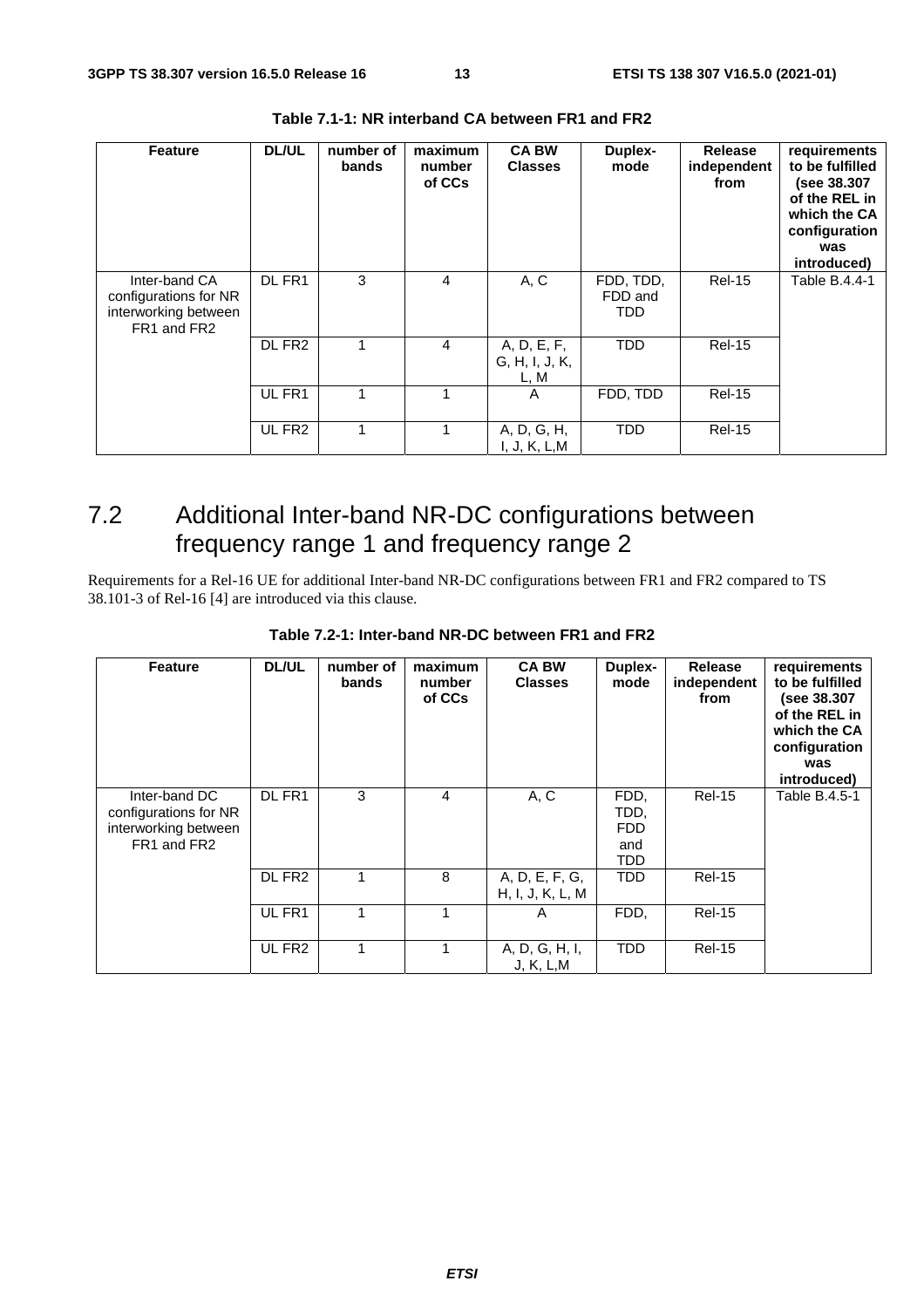### 8 Release independent features for NR interworking between NR and E-UTRA

### 8.1 Additional EN-DC configurations

#### 8.1.1 Intraband EN-DC

Requirements for a Rel-16 UE for additional EN-DC intraband configurations within FR1 compared to TS 38.101-3 of Rel-16 [4] are introduced via this clause.

| <b>Feature</b>                                 | Duplex-mode | <b>Release</b><br>independe<br>nt from | <b>Requirements to be</b><br>fulfilled<br>(see TS 38.307 of the<br>release in which the band<br>was introduced) |
|------------------------------------------------|-------------|----------------------------------------|-----------------------------------------------------------------------------------------------------------------|
| Intraband contiguous EN-DC power class 1.5     | TDD         | <b>Rel-15</b>                          | Table B.4.6-1                                                                                                   |
| Intraband contiguous EN-DC power class 2       | TDD         | <b>Rel-15</b>                          |                                                                                                                 |
| Intraband contiguous EN-DC power class 3       | FDD, TDD    | <b>Rel-15</b>                          |                                                                                                                 |
| Intraband non-contiguous EN-DC power class 1.5 | TDD         | <b>Rel-15</b>                          |                                                                                                                 |
| Intraband non-contiguous EN-DC power class 2   | TDD         | <b>Rel-15</b>                          |                                                                                                                 |
| Intraband non-contiguous EN-DC power class 3   | FDD, TDD    | <b>Rel-15</b>                          |                                                                                                                 |

#### **Table 8.1.1-0: EN-DC intraband UE power class**

#### **Table 8.1.1-1: EN-DC contiguous intraband configurations within FR1**

| <b>Feature</b>             | <b>DL/UL</b> | maximum<br>number<br>of E-<br><b>UTRA</b><br><b>CCs</b> | maximum<br>number<br>of NR<br>CCs | Duplex-<br>mode | <b>Release</b><br>independent<br>from | requirements to<br>be fulfilled<br>(see 38.307 of<br>the REL in<br>which the CA<br>configuration<br>was introduced) |
|----------------------------|--------------|---------------------------------------------------------|-----------------------------------|-----------------|---------------------------------------|---------------------------------------------------------------------------------------------------------------------|
| intraband contiguous EN-DC | DL.          | 3                                                       | 2                                 | FDD. TDD        | <b>Rel-15</b>                         | Table B.4.6-1                                                                                                       |
|                            | UL           |                                                         |                                   | FDD. TDD        | <b>Rel-15</b>                         |                                                                                                                     |

#### **Table 8.1.1-2: EN-DC non-contiguous intraband configurations within FR1**

| <b>Feature</b>                         | <b>DL/UL</b> | maximum<br>number of<br>sub-blocks | maximum<br>number of<br><b>E-UTRA</b><br><b>CCs</b> | maximum<br>number of<br><b>NR CCs</b> | Duplex-<br>mode    | Release<br>independent<br>from | requirements<br>to be fulfilled<br>(see 38.307 of<br>the REL in<br>which the CA<br>configuration<br>was<br>introduced) |
|----------------------------------------|--------------|------------------------------------|-----------------------------------------------------|---------------------------------------|--------------------|--------------------------------|------------------------------------------------------------------------------------------------------------------------|
| intraband non-<br>contiguous EN-<br>DC | <b>DL</b>    | 3                                  | 3                                                   |                                       | FDD,<br><b>TDD</b> | <b>Rel-15</b>                  | Table B.4.6-1                                                                                                          |
|                                        | UL           | 2                                  |                                                     |                                       | FDD,<br><b>TDD</b> | <b>Rel-15</b>                  |                                                                                                                        |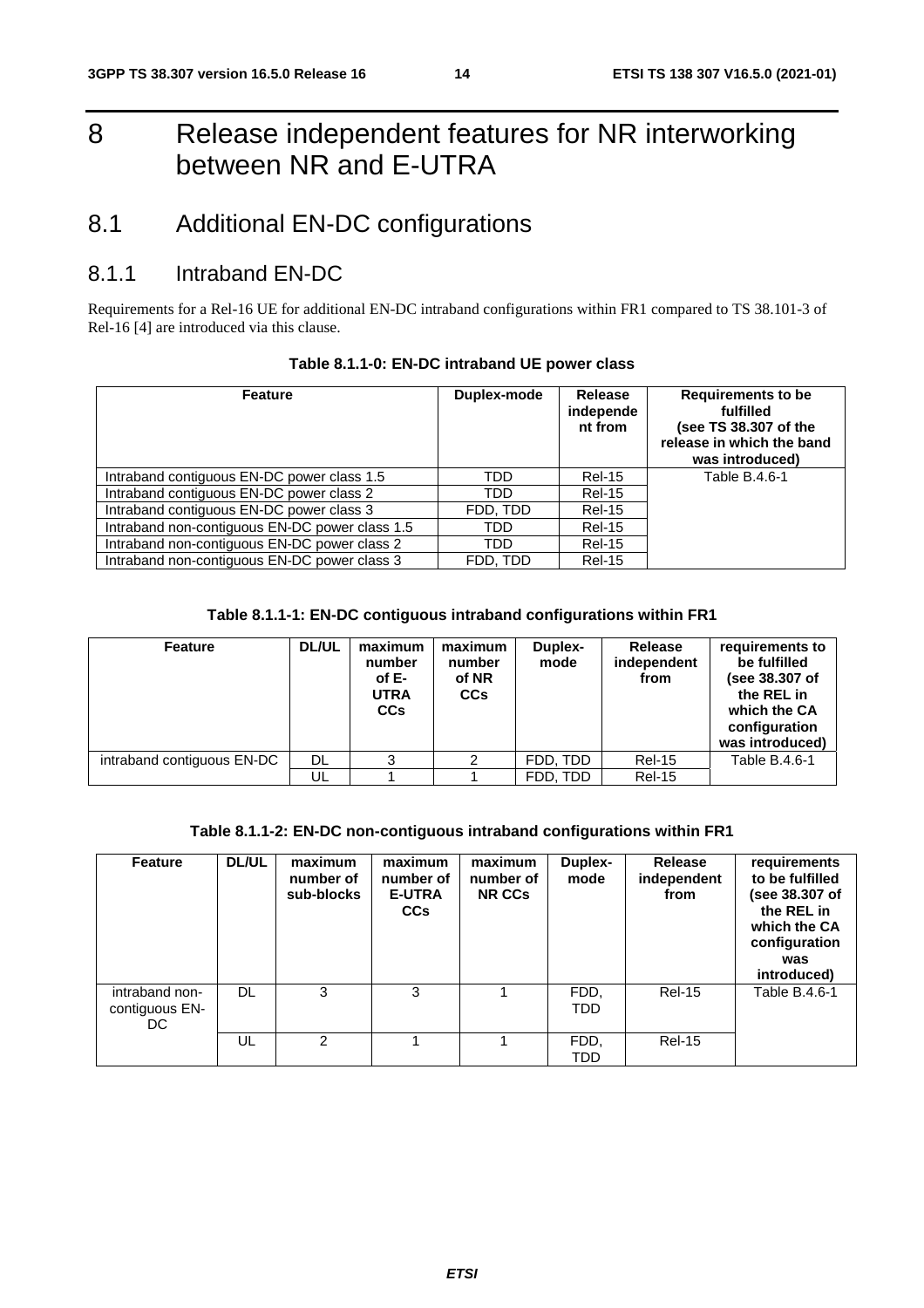#### 8.1.2 Interband EN-DC

#### 8.1.2.1 Interband EN-DC within frequency range 1

Requirements for a Rel-16 UE for additional EN-DC interband configurations within FR1 compared to TS 38.101-3 of Rel-16 [4] are introduced via this clause.

| Table 8.1.2.1-0: EN-DC interband UE power class |  |
|-------------------------------------------------|--|
|-------------------------------------------------|--|

| <b>Feature</b>                | Duplex-mode              | Release<br>independe<br>nt from | Requirements to be<br>fulfilled<br>(see TS 38.307 of the<br>release in which the band<br>was introduced) |  |
|-------------------------------|--------------------------|---------------------------------|----------------------------------------------------------------------------------------------------------|--|
| Interband EN-DC Power Class 2 | TDD                      | <b>Rel-15</b>                   | Table B.4.6-1                                                                                            |  |
| Interband EN-DC Power Class 3 | FDD, TDD, FDD<br>and TDD | <b>Rel-15</b>                   |                                                                                                          |  |

#### **Table 8.1.2.1-1: EN-DC interband configurations without SUL within FR1**

| <b>Feature</b>     | <b>DL/UL</b> | maximu<br>m<br>number<br>of E-<br><b>UTRA</b><br><b>bands</b> | maximum<br>number of<br><b>E-UTRA</b><br><b>CCs</b> | maximu<br>m<br>number<br>of NR<br>bands | maximum<br>number<br>of NR<br><b>CCs</b> | Duplex-mode              | Release<br>indepen<br>dent<br>from | requirements<br>to be fulfilled<br>(see 38.307 of<br>the REL in<br>which the CA<br>configuration<br>was<br>introduced) |
|--------------------|--------------|---------------------------------------------------------------|-----------------------------------------------------|-----------------------------------------|------------------------------------------|--------------------------|------------------------------------|------------------------------------------------------------------------------------------------------------------------|
| Interband<br>EN-DC | DL           | 6                                                             | 6                                                   | 2                                       | 3                                        | FDD, TDD,<br>FDD and TDD | <b>Rel-15</b>                      | Table B.4.6-1                                                                                                          |
|                    | UL           |                                                               | 2                                                   |                                         | $\mathcal{P}$                            | FDD, TDD,<br>FDD and TDD | <b>Rel-15</b>                      |                                                                                                                        |

**Table 8.1.2.1-2: EN-DC interband configurations with SUL within FR1** 

| <b>Feature</b>     | <b>DL/UL</b> | maximu<br>m<br>number<br>of E-<br><b>UTRA</b><br><b>bands</b> | maximum<br>number of<br><b>E-UTRA</b><br><b>CCs</b> | maximu<br>m<br>number<br>of NR<br>bands | maximum<br>number<br>of NR<br><b>CCs</b> | Duplex-mode                         | Release<br>indepen<br>dent<br>from | requirements<br>to be fulfilled<br>(see 38.307 of<br>the REL in<br>which the CA<br>configuration<br>was<br>introduced) |
|--------------------|--------------|---------------------------------------------------------------|-----------------------------------------------------|-----------------------------------------|------------------------------------------|-------------------------------------|------------------------------------|------------------------------------------------------------------------------------------------------------------------|
| Interband<br>EN-DC | DL           | $\mathcal{P}$                                                 | 3                                                   |                                         |                                          | FDD, TDD,<br>FDD and TDD            | <b>Rel-15</b>                      | Table B.4.6-1                                                                                                          |
|                    | UL           |                                                               |                                                     | $\mathcal{P}$                           | $\mathcal{P}$                            | FDD, TDD,<br>FDD and TDD<br>and SUL | <b>Rel-15</b>                      |                                                                                                                        |

#### 8.1.2.2 Interband EN-DC including frequency range 2

Requirements for a Rel-16 UE for additional EN-DC interband configurations including FR2 compared to TS 38.101-3 of Rel-16 [4] are introduced via this clause.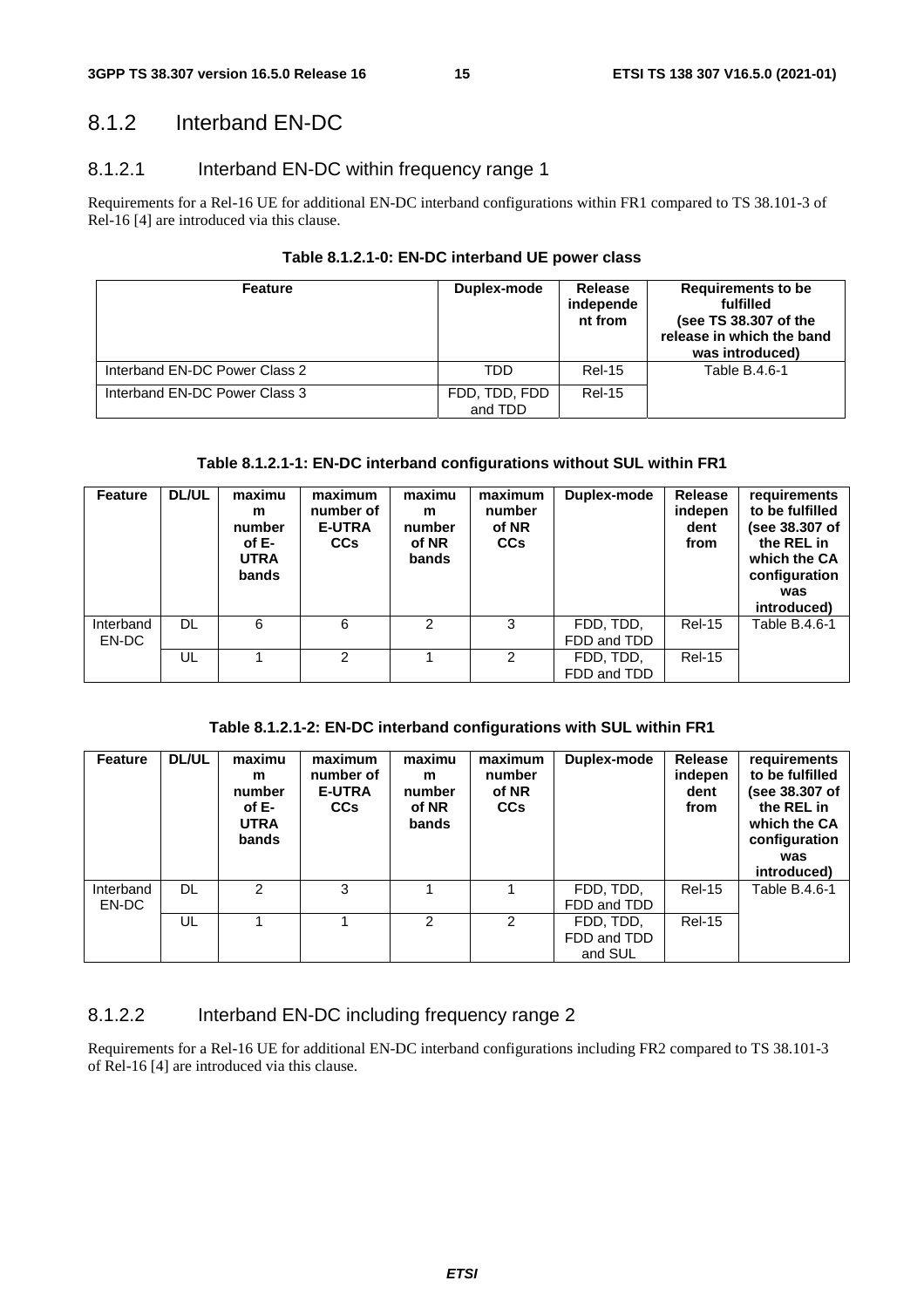| <b>Feature</b>     | <b>DL/UL</b> | number<br>of E-<br><b>UTRA</b><br>bands | maximum<br>number of<br><b>E-UTRA</b><br><b>CCs</b> | number<br>of NR<br>bands | maximum<br>number<br>of NR<br><b>CCs</b> | Duplex-<br>mode     | <b>Release</b><br>independent<br>from | requirements<br>to be fulfilled<br>(see 38.307<br>of the REL in<br>which the CA<br>configuration<br>was<br>introduced) |
|--------------------|--------------|-----------------------------------------|-----------------------------------------------------|--------------------------|------------------------------------------|---------------------|---------------------------------------|------------------------------------------------------------------------------------------------------------------------|
| Interband<br>EN-DC | <b>DL</b>    | 4                                       | 6                                                   |                          | 10                                       | TDD, FDD<br>and TDD | <b>Rel-15</b>                         | Table B.4.6-1                                                                                                          |
|                    | UL           |                                         | 4                                                   |                          | 8                                        | TDD. FDD<br>and TDD | <b>Rel-15</b>                         |                                                                                                                        |

**Table 8.1.2.2-1: EN-DC interband configurations including FR2** 

#### 8.1.2.3 Interband EN-DC including frequency range 1 and frequency range 2

Requirements for a Rel-16 UE for additional EN-DC interband configurations including FR1 and FR2 compared to TS 38.101-3 of Rel-16 [4] are introduced via this clause.

**Table 8.1.2.3-1: EN-DC interband configurations including FR1 and FR2** 

| <b>Feature</b> | <b>DL/UL</b>       | maximum       | maximum       | maximum   | maximum       | Duplex-   | <b>Releas</b> | requirements    |
|----------------|--------------------|---------------|---------------|-----------|---------------|-----------|---------------|-----------------|
|                |                    | number of     | number of     | number of | number of     | mode      | е             | to be fulfilled |
|                |                    | <b>E-UTRA</b> | <b>E-UTRA</b> | <b>NR</b> | <b>NR</b>     |           | indepe        | (see 38.307     |
|                |                    | bands         | <b>CCs</b>    | bands     | <b>CCs</b>    |           | ndent         | of the REL in   |
|                |                    |               |               |           |               |           | from          | which the CA    |
|                |                    |               |               |           |               |           |               | configuration   |
|                |                    |               |               |           |               |           |               |                 |
|                |                    |               |               |           |               |           |               | was             |
|                |                    |               |               |           |               |           |               | introduced)     |
| Interband      | DL FR1             | 4             | 6             |           | $\mathcal{P}$ | TDD, FDD, | <b>Rel-15</b> | Table B.4.6-1   |
|                |                    |               |               |           |               | FDD and   |               |                 |
|                |                    |               |               |           |               | TDD       |               |                 |
| EN-DC          | DL FR <sub>2</sub> |               |               |           | 8             | TDD       | <b>Rel-15</b> |                 |
|                | UL FR1             | 1             | $\mathcal{P}$ |           |               | FDD, TDD, | <b>Rel-15</b> |                 |
|                |                    |               |               |           |               | FDD and   |               |                 |
|                |                    |               |               |           |               | TDD       |               |                 |
|                | UL FR <sub>2</sub> |               |               |           | 3             | TDD,      | <b>Rel-15</b> |                 |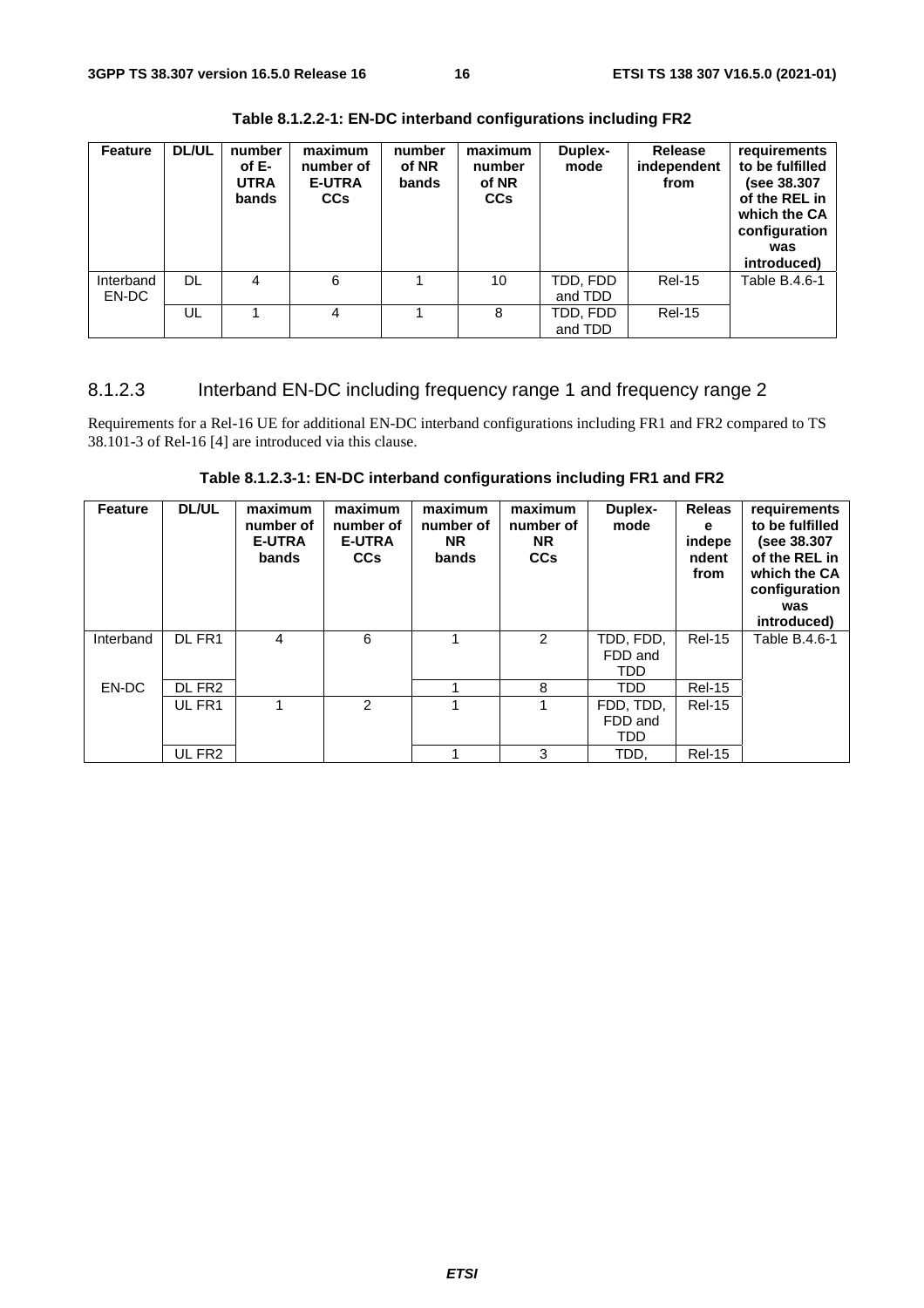### Annex A : Frequency arrangement for overlapping operating bands

The following information is provided in order to assist a UE derive the DL NR-ARFCN and UL NR-ARFCN in a multi-band environment, in which multiple overlapping operating bands may be indicated in the fields *freqBandIndicatorNR* and *MultiFrequencyBandListNR-SIB*.

The overlapping bands, independent of release, which may be indicated in a cell are shown in Table A-1 for applicable NR operating bands. The DL NR-ARFCN and UL NR-ARFCN are derived according to TS 38.101-1 Rel-16.

| <b>NR</b>             | <b>Overlapping NR operating</b> |                    |
|-----------------------|---------------------------------|--------------------|
| <b>Operating Band</b> | bands                           | <b>Duplex Mode</b> |
| n2                    | n25                             | <b>FDD</b>         |
| n <sub>5</sub>        | n18, n26                        | <b>FDD</b>         |
| n18                   | n5, n26                         | <b>FDD</b>         |
| n25                   | n2                              | <b>FDD</b>         |
| n26                   | n5, n18                         | <b>FDD</b>         |
| n38                   | n41, n90                        | <b>TDD</b>         |
| n41                   | n38, n90                        | <b>TDD</b>         |
| n48                   | n78,n77                         | <b>TDD</b>         |
| n78                   | n48,n77                         | <b>TDD</b>         |
| n77                   | n48,n78                         | <b>TDD</b>         |
| n80                   | n86                             | <b>SUL</b>         |
| n86                   | n80                             | SUL                |

**Table A-1: Overlapping bands (multi-band environments) for each NR band**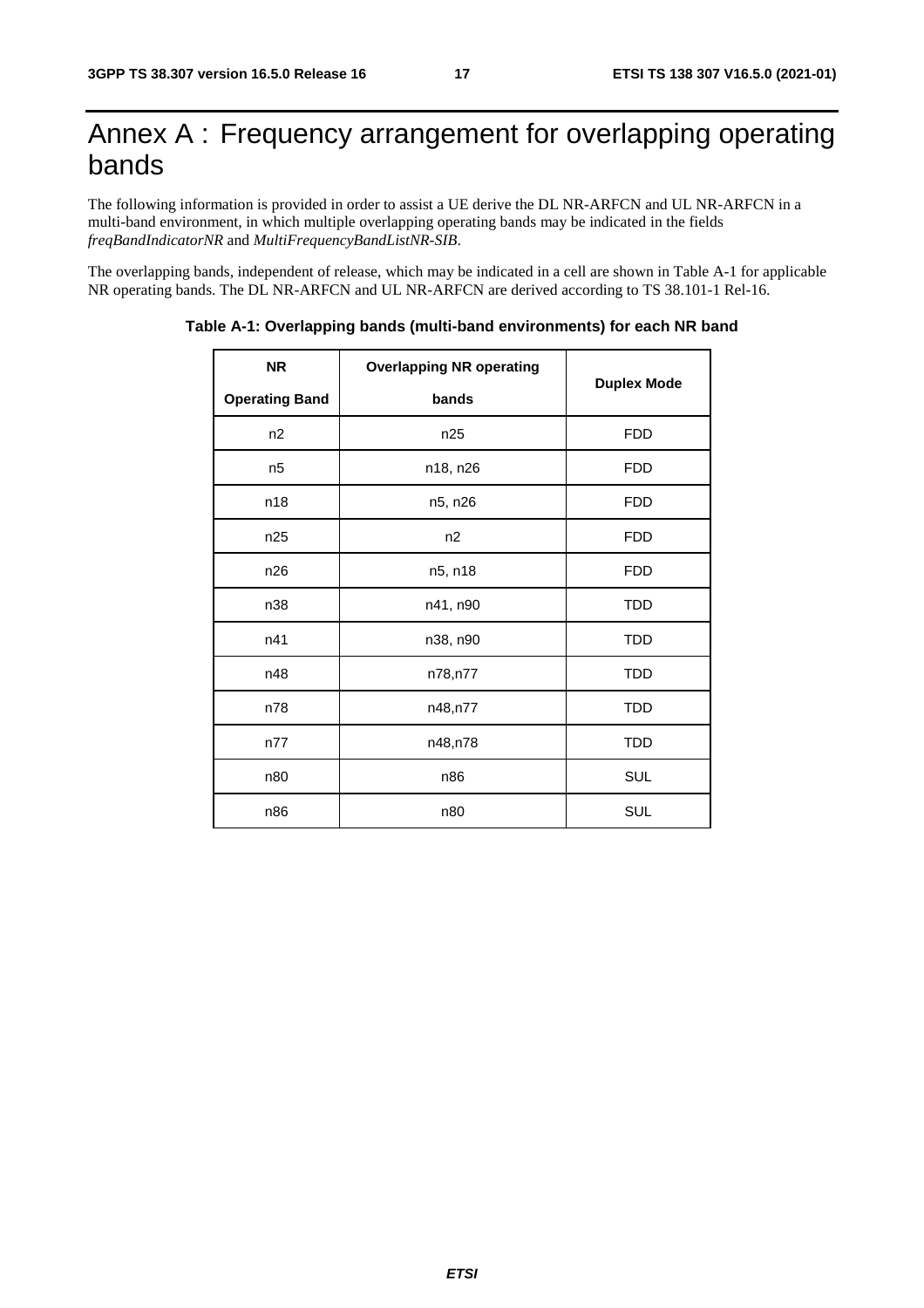### Annex B (normative): Common Requirements for bands, CA, SUL or DC

### B.1 Purpose of annex

The purpose of Annex B is to group the requirements that are common for several bands or CA configurations in this specification and use the common tables as references.

### B.2 Common RRM requirements

### B.3 Common UE performance requirements

### B.4 Common UE RF requirements

#### B.4.1 Common UE RF requirements for a release independent band

The requirements and test cases listed in Table B.4.1-1 are specified in REL-16 version of TS 38.101-1 [2] or TS 38.101-2 [3].

| <b>Clause / Clause</b>                        | <b>Description</b>                                                                                                                                                                                                         |
|-----------------------------------------------|----------------------------------------------------------------------------------------------------------------------------------------------------------------------------------------------------------------------------|
| 5.2                                           | Operating bands                                                                                                                                                                                                            |
| 5.3                                           | UE Channel bandwidth                                                                                                                                                                                                       |
| 5.4                                           | Channel arrangement                                                                                                                                                                                                        |
| 6.2                                           | Transmitter power                                                                                                                                                                                                          |
| 6.3                                           | Output power dynamics                                                                                                                                                                                                      |
| 6.4                                           | Transmit signal quality                                                                                                                                                                                                    |
| 6.5                                           | Output RF spectrum emissions                                                                                                                                                                                               |
| 6.6 of [3]                                    | Beam correspondence                                                                                                                                                                                                        |
| 7.3                                           | Reference sensitivity                                                                                                                                                                                                      |
| 7.4                                           | Maximum input level                                                                                                                                                                                                        |
| 7.5                                           | <b>Adjacent Channel Selectivity</b>                                                                                                                                                                                        |
| 7.6                                           | <b>Blocking characteristics</b>                                                                                                                                                                                            |
| 7.7 of [2]                                    | Spurious response                                                                                                                                                                                                          |
| 7.8 of [2]                                    | Intermodulation characteristics                                                                                                                                                                                            |
| 7.9                                           | Spurious emissions                                                                                                                                                                                                         |
| NOTE:<br>for all FR2 bands which it supports. | A UE which supports any FR2 band introduced in release N, where $N > 15$ , shall meet the requirements<br>according to the FR2 UE multi-band relaxation factors defined in Table 6.2.1.3-4 of the release N version of [3] |

| Table B.4.1-1: Common UE RF requirements for a release independent band |  |
|-------------------------------------------------------------------------|--|
|-------------------------------------------------------------------------|--|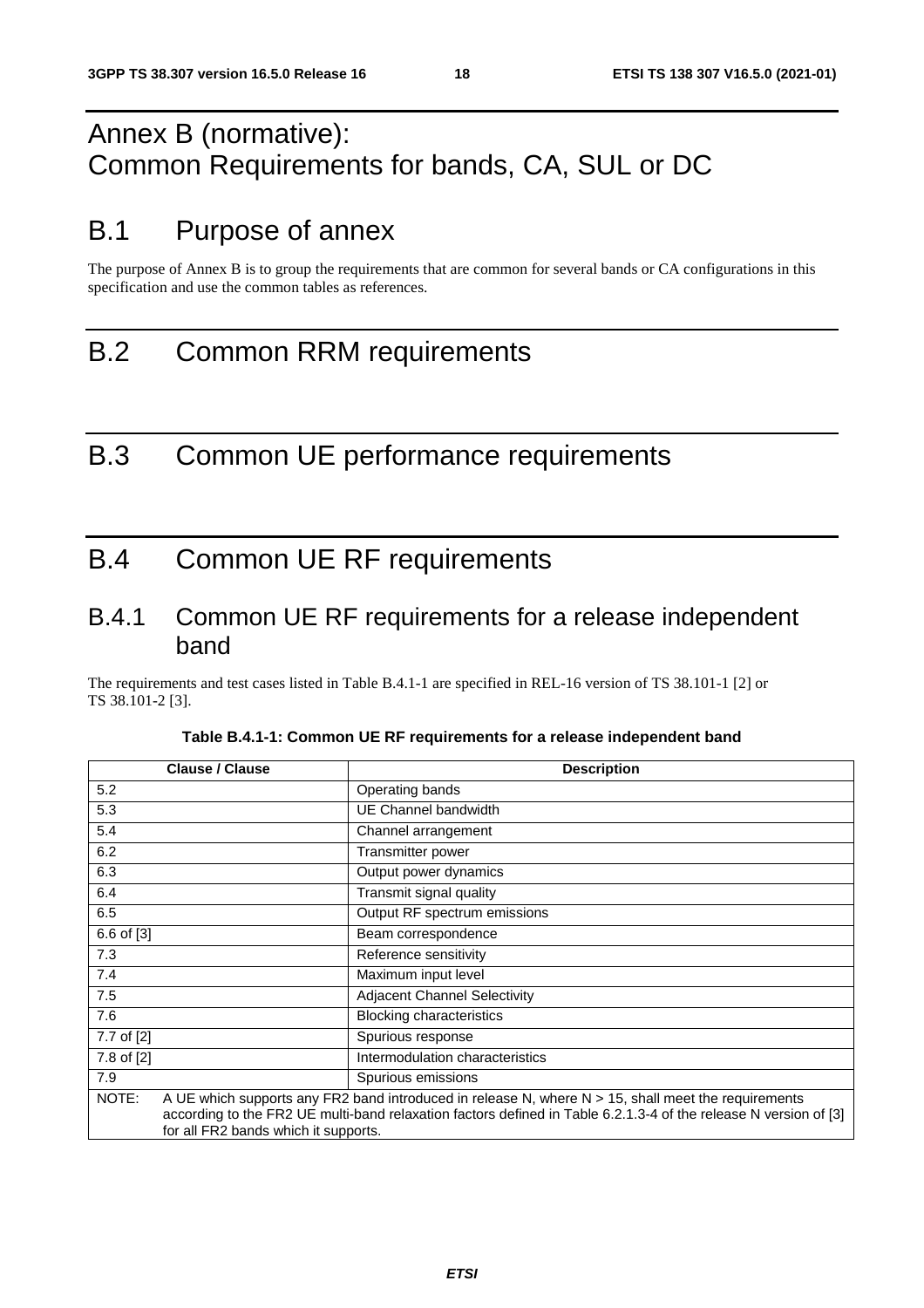### B.4.2 Common UE RF requirements for CA configurations within NR frequency range 1 or NR frequency range 2

The requirements and test cases listed in Table B.4.2-1 are specified in in REL-16 version of TS 38.101-1 [2] or TS 38.101-2 [3].

#### **Table B.4.2-1: Common UE RF requirements for a release independent intra-band contiguous CA configurations within NR frequency range 1 or NR frequency range 2**

| <b>Clause</b> | <b>Description</b>                     |
|---------------|----------------------------------------|
| 5.2A          | Operating bands for CA                 |
| 5.3A          | UE channel bandwidth for CA            |
| 5.4A          | Channel arrangement for CA             |
| 6.2A          | Transmitter power for CA               |
| 6.3A          | Output power dynamics for CA           |
| 6.4A          | Transmit signal quality for CA         |
| 6.5A          | Output RF spectrum emissions for CA    |
| 6.6A of [3]   | Beam correspondence for CA             |
| 7.3A          | Reference sensitivity for CA           |
| 7.4A          | Maximum input level for CA             |
| 7.5A          | Adjacent Channel Selectivity for CA    |
| 7.6A          | Blocking characteristics for CA        |
| 7.7A of [2]   | Spurious response for CA               |
| 7.8A of [2]   | Intermodulation characteristics for CA |
| 7.9A of [2]   | Spurious emissions for CA              |

#### B.4.3 Common UE RF requirements for SUL

The requirements and test cases listed in Table B.4.3-1 are specified in REL-16 version of TS 38.101-1 [2].

| Table B.4.3-1: Common UE RF requirements for a release independent SUL |
|------------------------------------------------------------------------|
|                                                                        |

| <b>Clause</b> | <b>Description</b>                                           |
|---------------|--------------------------------------------------------------|
| 5.2           | Operating bands                                              |
| 5.2C          | Operating band combination for SUL                           |
| 5.4.2.1       | NR-ARFCN and channel raster (7.5kHz frequency shift for SUL) |
| 5.5C          | Configurations for SUL                                       |
| 6.2C          | Transmitter power for SUL                                    |
| 6.4.2.2       | Carrier leakage (7.5 kHz shift with the carrier frequency.)  |
| 7.3.3         | $\triangle RIB.c$                                            |
| 7.3C          | Reference sensitivity for SUL                                |
| 7.6C          | Blocking characteristics for SUL                             |

#### B.4.4 Common UE RF requirements for interband CA configurations between NR frequency range 1 and NR frequency range 2

The requirements and test cases listed in Table B.4.4-1 are specified in in REL-16 version of TS 38.101-3 [4].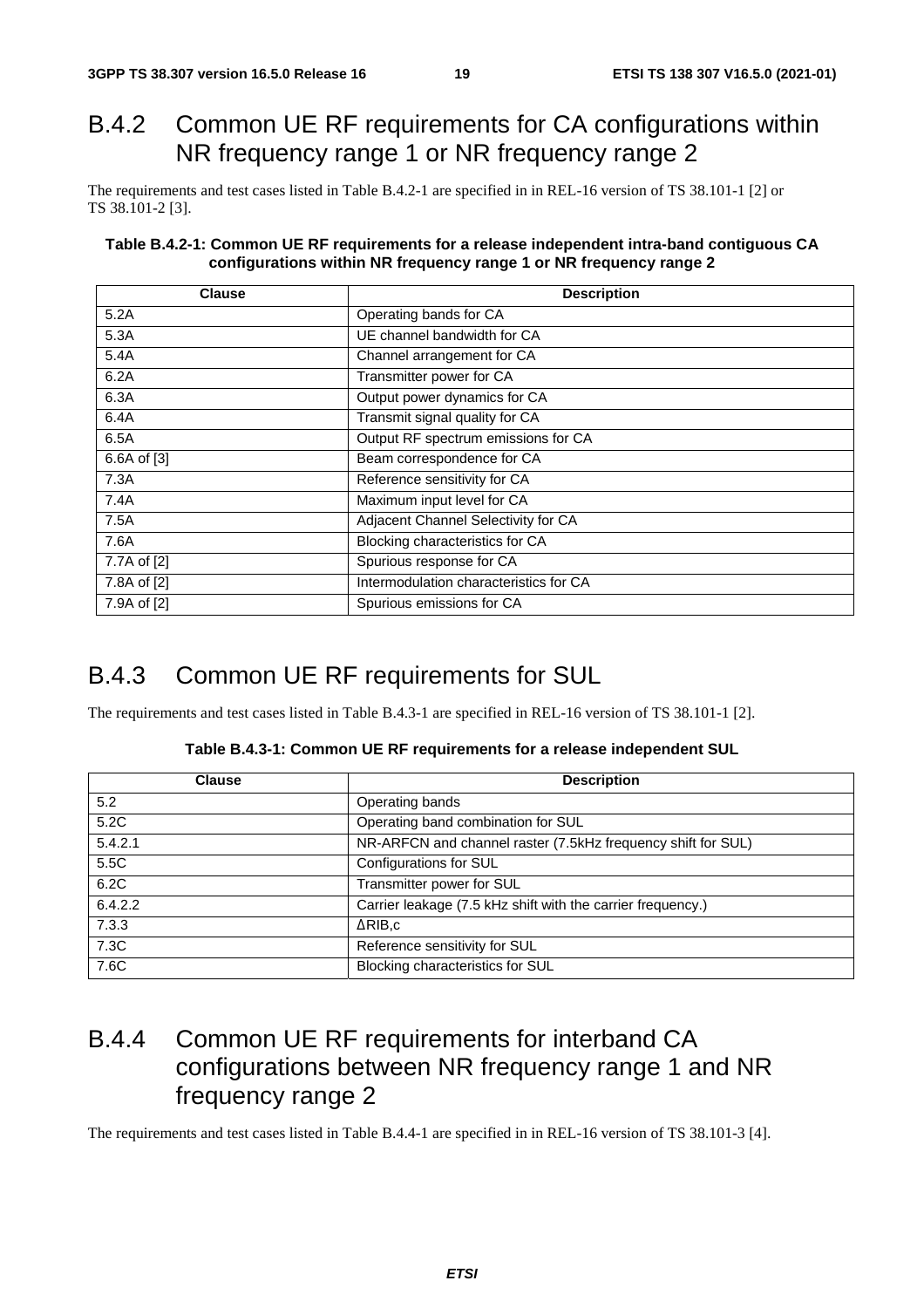| <b>Clause</b> | <b>Description</b>                  |  |  |  |
|---------------|-------------------------------------|--|--|--|
| 5.2A          | Operating bands for CA              |  |  |  |
| 5.3A          | UE channel bandwidth for CA         |  |  |  |
| 5.4A          | Channel arrangement for CA          |  |  |  |
| 6.2A          | Transmitter power for CA            |  |  |  |
| 6.3A          | Output power dynamics for CA        |  |  |  |
| 6.4A          | Transmit signal quality for CA      |  |  |  |
| 7.3A          | Reference sensitivity for CA        |  |  |  |
| 7.4A          | Maximum input level for CA          |  |  |  |
| 7.5A          | Adjacent Channel Selectivity for CA |  |  |  |
| 7.6A          | Blocking characteristics for CA     |  |  |  |
| 7.7A          | Spurious response for CA            |  |  |  |
| 7.9A          | Spurious emissions for CA           |  |  |  |

#### **Table B.4.4-1: Common UE RF requirements for a release independent interband CA configurations between NR frequency range 1 and NR frequency range 2**

#### B.4.5 Common UE RF requirements for Inter-band NR-DC configurations between frequency range 1 and frequency range 2

The requirements and test cases listed in Table B.4.5-1 are specified in in REL-16 version of TS 38.101-3 [4].

#### **Table B.4.5-1: Common UE RF requirements for a release independent Inter-band NR-DC configurations between frequency range 1 and frequency range 2**

| <b>Clause</b> | <b>Description</b>                    |
|---------------|---------------------------------------|
| 4.2           | Applicability of minimum requirements |
| 5.2B          | Operating bands for DC                |
| 6.2B.5        | Configured output power for NR-DC     |

#### B.4.6 Common UE RF requirements for NR interworking between NR and E-UTRA

The requirements and test cases listed in Table B.4.6-1 are specified in in REL-16 version of TS 38.101-3 [4].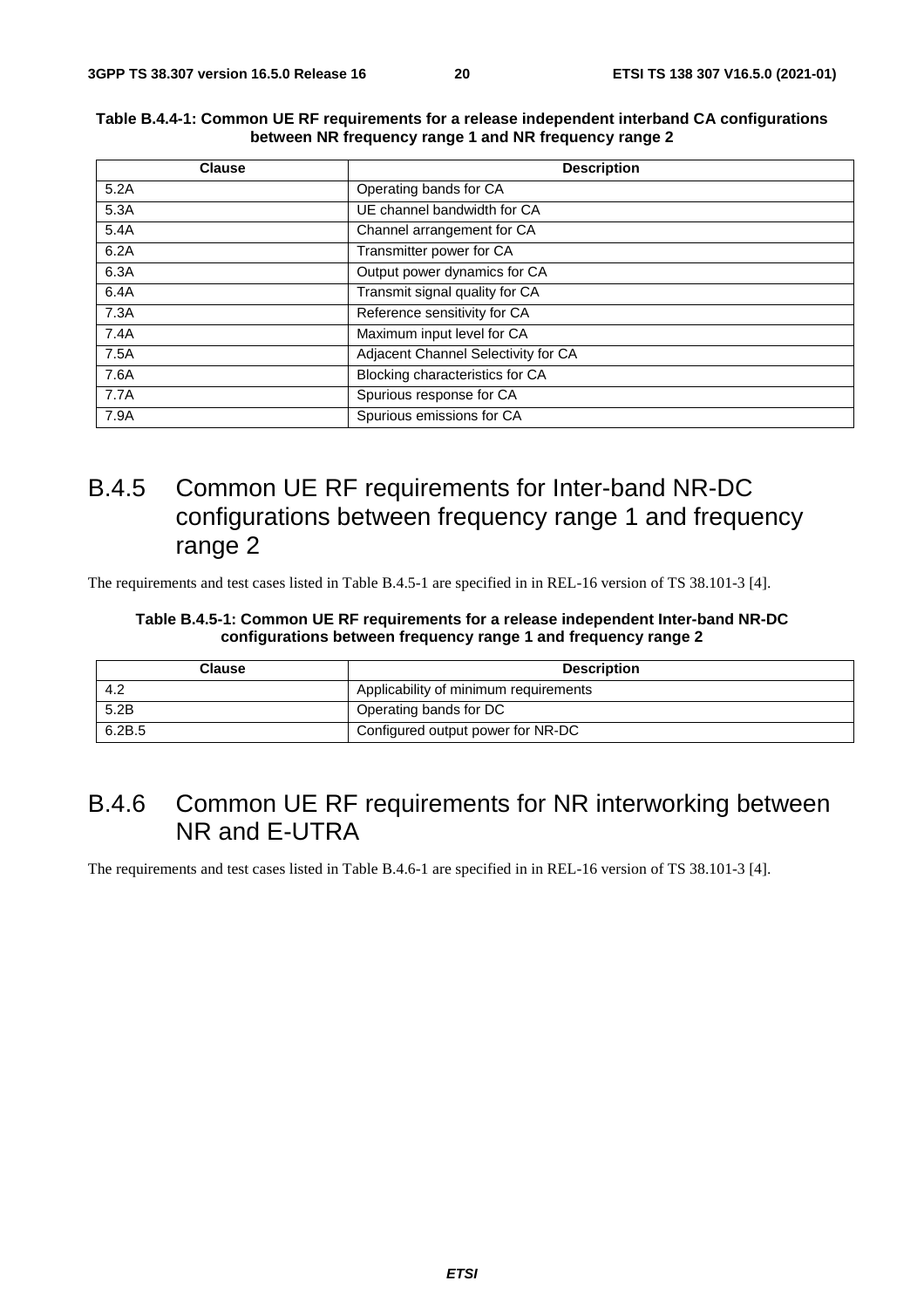#### **Table B.4.6-1: Common UE RF requirements for a release independent NR interworking between NR and E-UTRA**

| <b>Clause</b> | <b>Description</b>                            |  |  |
|---------------|-----------------------------------------------|--|--|
| 4.2           | Applicability of minimum requirements         |  |  |
| 5.2B          | Operating bands for DC                        |  |  |
| 5.3B          | UE channel bandwidth for DC                   |  |  |
| 5.4B          | Channel arrangement for DC                    |  |  |
| 6.2B          | Transmitter power for DC                      |  |  |
| 6.3B          | Output power dynamics for DC                  |  |  |
| 6.4B          | Transmit signal quality for DC                |  |  |
| 7.3B          | Reference sensitivity level for DC            |  |  |
| 7.4B          | Maximum input level for DC in FR1             |  |  |
| 7.5B          | Adjacent Channel Selectivity for DC in FR1    |  |  |
| 7.6B          | Blocking characteristics for DC in FR1        |  |  |
| 7.7B          | Spurious response for DC in FR1               |  |  |
| 7.8B          | Intermodulation characteristics for DC in FR1 |  |  |
| 7.9A          | Spurious emissions for CA in FR1              |  |  |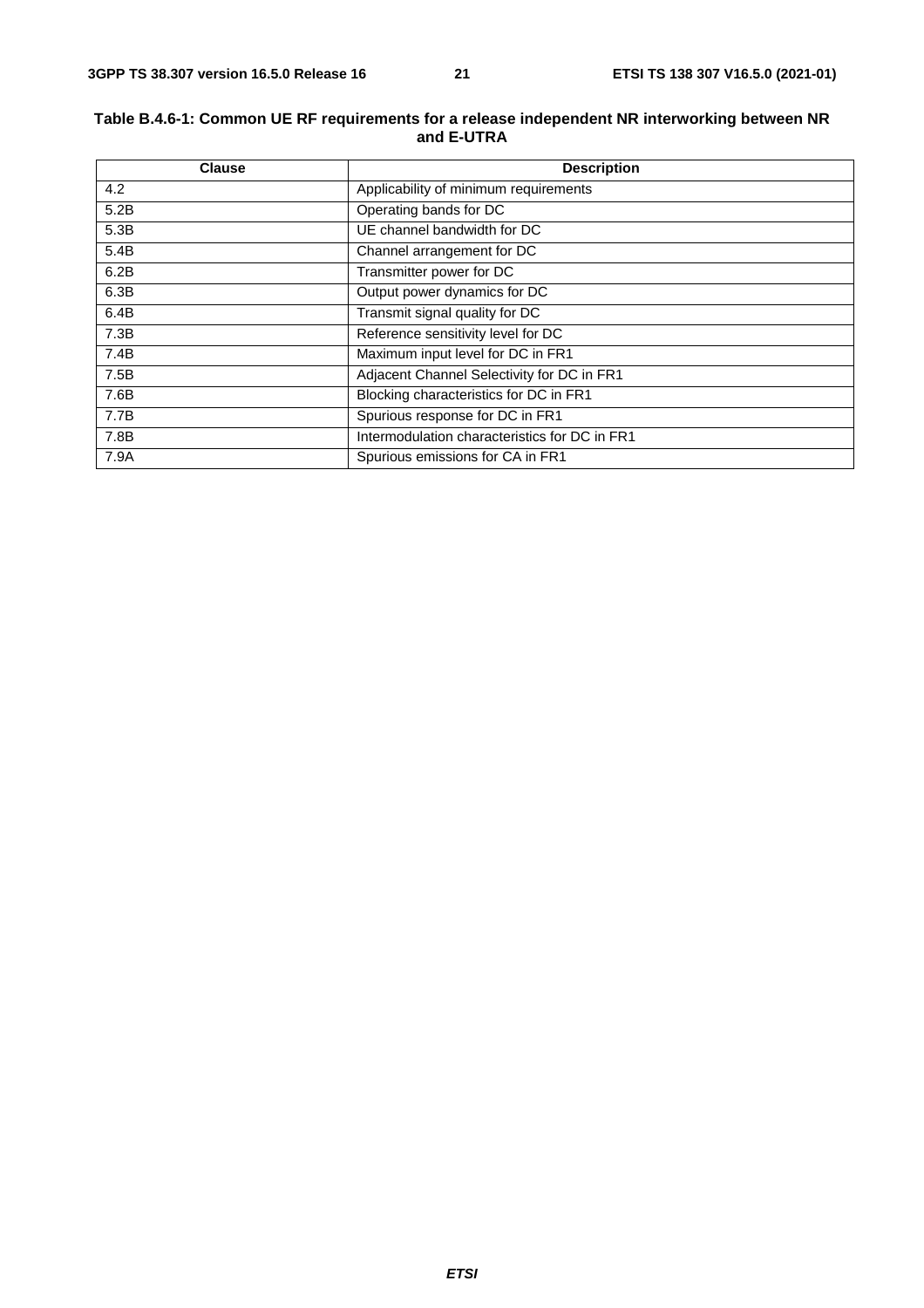### Annex C (normative): Common Requirements for high speed train scenario

### C.1 Common RRM requirements for high speed train scenario

The requirements and test cases listed in Table C.1-1 are specified in TS 38.133 Rel-16 and TS 36.133 Rel-16.

| Clause                  | <b>Description</b>                                    |
|-------------------------|-------------------------------------------------------|
| 4.2.2.2 in TS 38.133    | Cell Re-selection requirements for intra-frequency NR |
|                         | cells for high speed train scenario                   |
| 9.2.5 in TS 38.133      | NR intra-frequency measurements without               |
|                         | measurement gaps for high speed train scenario        |
| 9.2.6 in TS 38.133      | NR intra-frequency measurements with measurement      |
|                         | gaps for high speed train scenario                    |
| 4.2.2.5 in TS 38.133    | Cell Re-selection measurements of inter-RAT E-        |
|                         | UTRAN cells for high speed train scenario             |
| 9.4.2 in TS 38.133      | NR – E-UTRAN FDD measurements for high speed          |
|                         | train scenario                                        |
| 9.4.3 in TS 38.133      | NR – E-UTRAN TDD measurements for high speed          |
|                         | train scenario                                        |
| 9.5.4 in TS 38.133      | L1-RSRP measurement requirements for high speed       |
|                         | train scenario                                        |
| 4.2.2.5.6 in TS 36.133  | Cell Re-selection measurements of inter-RAT NR cells  |
|                         | for high speed train scenario                         |
| 8.1.2.4.21 in TS 36.133 | E-UTRAN FDD – NR measurements for high speed          |
|                         | train scenario                                        |
| 8.1.2.4.22 in TS 36.133 | E-UTRAN TDD - NR measurements for high speed          |
|                         | train scenario                                        |

#### **Table C.1-1: RRM requirements for high speed train scenario**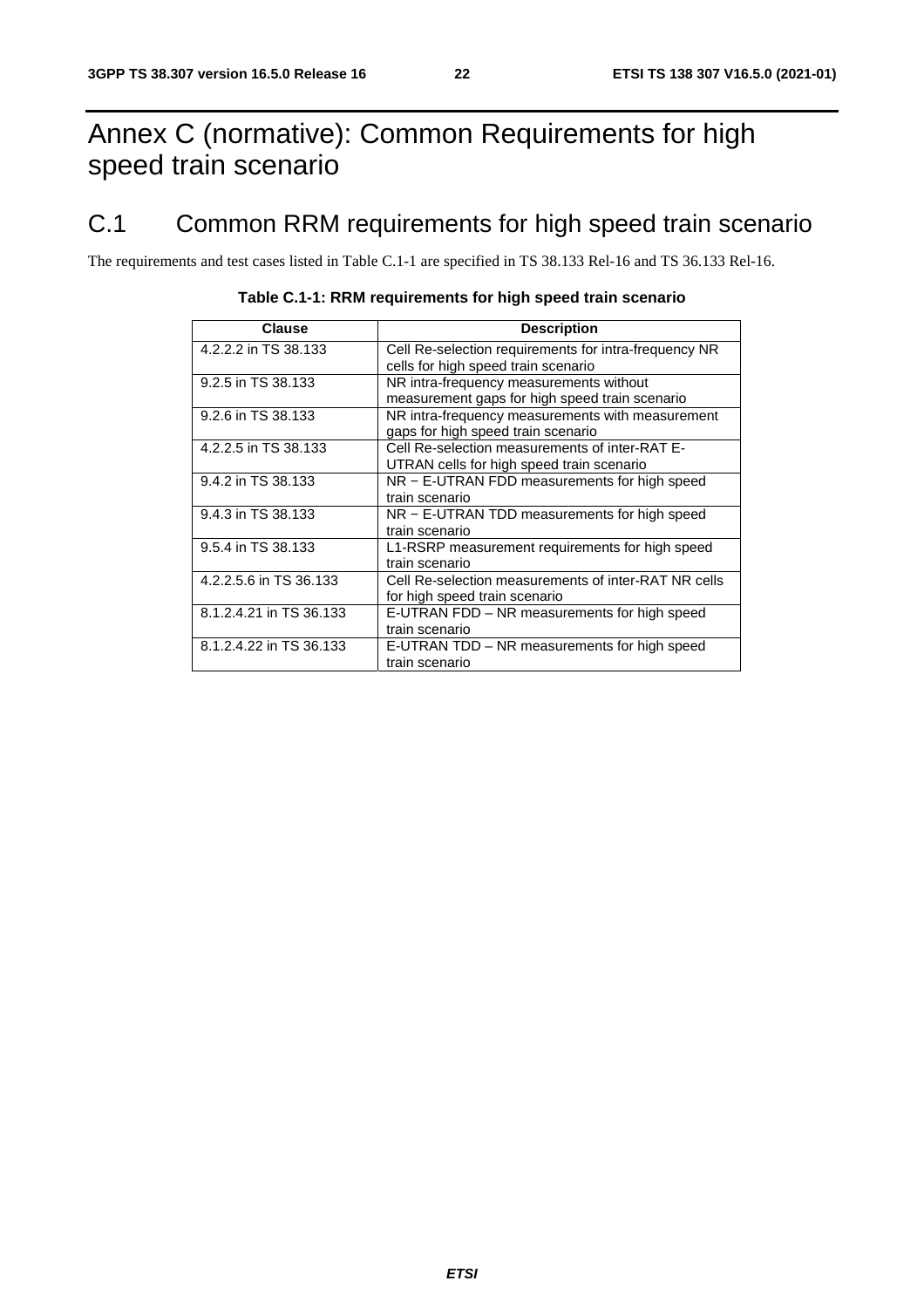## Change history

| <b>Change history</b> |                |             |           |         |   |                                                                 |            |
|-----------------------|----------------|-------------|-----------|---------|---|-----------------------------------------------------------------|------------|
| <b>Date</b>           | <b>Meeting</b> | <b>TDoc</b> | <b>CR</b> | Rev Cat |   | <b>Subject/Comment</b>                                          | <b>New</b> |
|                       |                |             |           |         |   |                                                                 | version    |
| 2017-09               | RAN4#85        | R4-1712166  |           |         |   | <b>Skeleton TS</b>                                              | 0.0.1      |
| 2018-03               | RAN4#86        | R4-1802107  |           |         |   | TS 38.307 v0.1.0                                                | 0.1.0      |
| 2018-06               | <b>RAN#80</b>  | RP-180988   |           |         |   | v1.0.0 submitted for plenary approval                           | 1.0.0      |
| 2018-06               | <b>RAN#80</b>  |             |           |         |   | Approved by plenary - Rel-15 spec under change control          | 15.0.0     |
| 2018-09               | <b>RAN#81</b>  | RP-181896   | 0001      |         | F | CR for FR2 Power Classes in TS38.307                            | 15.1.0     |
| 2018-12               | <b>RAN#82</b>  | RP-182362   | 0002      | 2       | B | CR for TS 38.307                                                | 15.2.0     |
| 2019-06               | <b>RAN#84</b>  | RP-191237   | 0005      |         | B | Addition of missing features for TS 38.307                      | 15.3.0     |
| 2019-09               | <b>RAN#85</b>  | RP-192046   | 0007      |         | B | REL-16 TS 38.307 addition of Annexes for UE RF requirements     | 16.0.0     |
| 2019-12               | <b>RAN#86</b>  | RP-193019   | 0009      |         | B | CR for REL-16 TS 38.307 for PC2 EN-DC TDD+TDD                   | 16.1.0     |
| 2019-12               | <b>RAN#86</b>  | RP-193018   | 0012      |         | B | CR for TS 38.307: additional UE channel bandwidth               | 16.1.0     |
| 2019-12               | <b>RAN#86</b>  | RP-193036   | 0014      |         | A | Adding SDL to 38.307                                            | 16.1.0     |
| 2020-03               | <b>RAN#87</b>  | RP-200404   | 0016      |         | A | 38.307 CR power class                                           | 16.2.0     |
| 2020-06               | <b>RAN#88</b>  | RP-201046   | 0018      |         | F | CR to 38.307 on clarification of the FR2 multi-band requirement | 16.3.0     |
|                       |                |             |           |         |   | framework                                                       |            |
| 2020-06               | <b>RAN#88</b>  | RP-200986   | 0022      |         | A | Maintenance CR to 38307 on a reference spec number R16          | 16.3.0     |
| 2020-06               | <b>RAN#88</b>  | RP-200959   | 0023      |         | F | Endorsed CR to 38307 on applicable SUL requirements             | 16.3.0     |
| 2020-06               | <b>RAN#88</b>  | RP-200965   | 0019      | 1       | B | CR for 38.307: Introduction of Power Class 1.5                  | 16.3.0     |
| 2020-09               | <b>RAN#89</b>  | RP-201503   | 0028      |         | B | CR for 38.307: Introduction of Power Class 1.5                  | 16.4.0     |
| 2020-12               | <b>RAN#90</b>  | RP-202485   | 0032      |         | F | CR on adding NR ovelapping bands list in TS38.307 in Rel-16     | 16.5.0     |
| 2020-12               | <b>RAN#90</b>  | RP-202428   | 0040      |         | B | CR to TS 38.307 on release independent update for the Rel.16    | 16.5.0     |
|                       |                |             |           |         |   | EN-DC and NR CA/DC                                              |            |
| 2020-12               | <b>RAN#90</b>  | RP-202429   | 0041      |         | B | CR to TS 38.307 on Release independence of FDD-TDD EN-DC        | 16.5.0     |
|                       |                |             |           |         |   | High Power UE                                                   |            |
| 2020-12               | <b>RAN#90</b>  | RP-202422   | 0035      | 1       | B | CR on release independent for Rel.16 NR HST RRM requirements    | 16.5.0     |
| 2020-12               | <b>RAN#90</b>  | RP-202422   | 0036      | 1       | B | CR on release independent for Rel.16 NR HST UE demodulation     | 16.5.0     |
|                       |                |             |           |         |   | requirements                                                    |            |